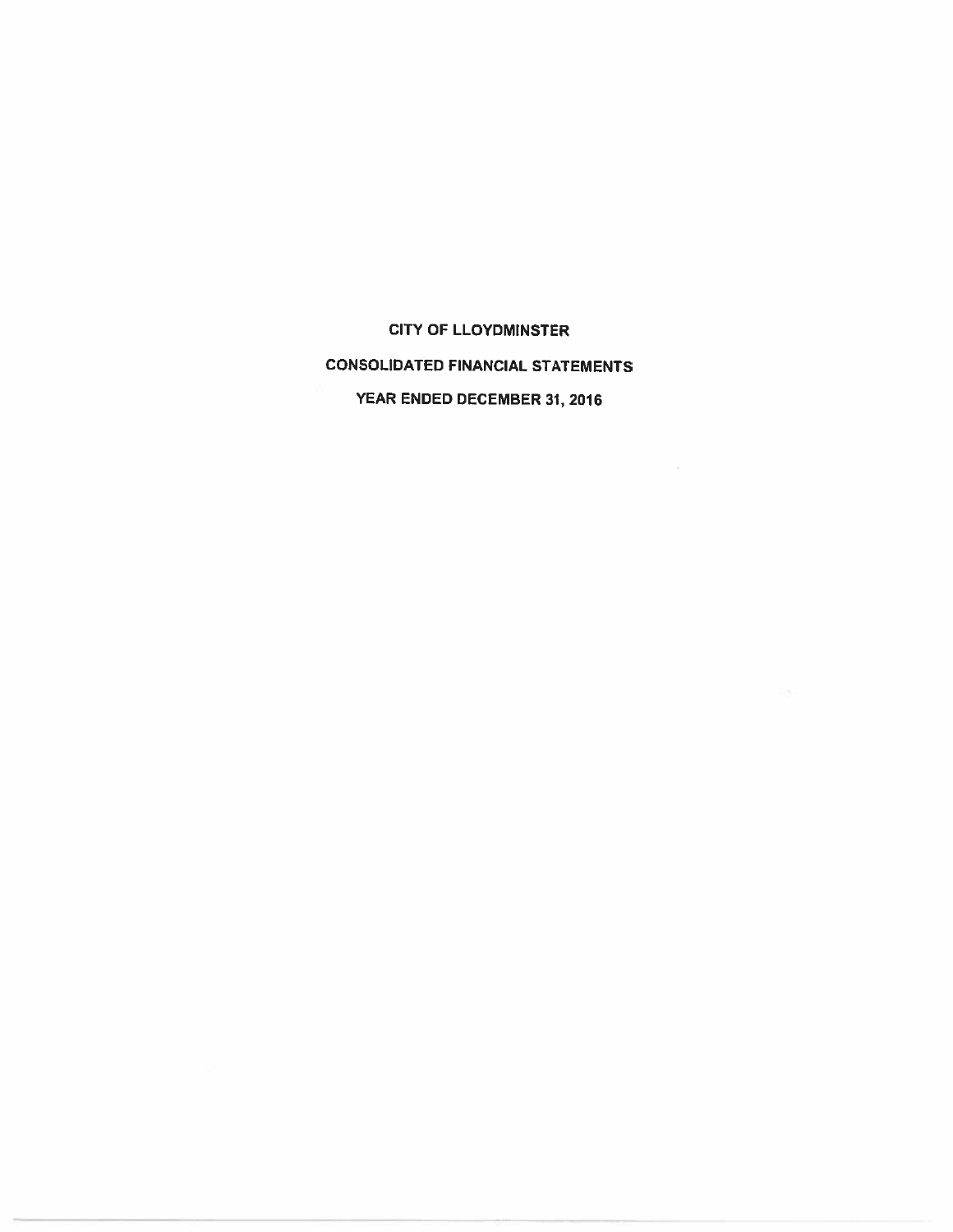### 2016

### **MAYOR**

Gerald Aalbers (effective October 2016) Rob Saunders (ending October 2016)

### **COUNCILLORS**

Ken Baker Stephanie Brown Munro (effective October 2016) Aaron Buckingham (effective October 2016) Michael Diachuk (effective October 2016) Glenn Fagnan (effective October 2016) Jonathon Torresan (effective October 2016) Larry Sauer (ending October 2016) Chris McQuid (ending October 2016) Jason Whiting (ending October 2016) Linnea Goodhand (ending October 2016) Lachlan Cummine (ending October 2016)

> **ACTING CITY MANAGER** Kirk Morrison

### DIRECTOR, BUSINESS SERVICES Lisa Buchan

**AUDITORS** Wilkinson Livingston Stevens LLP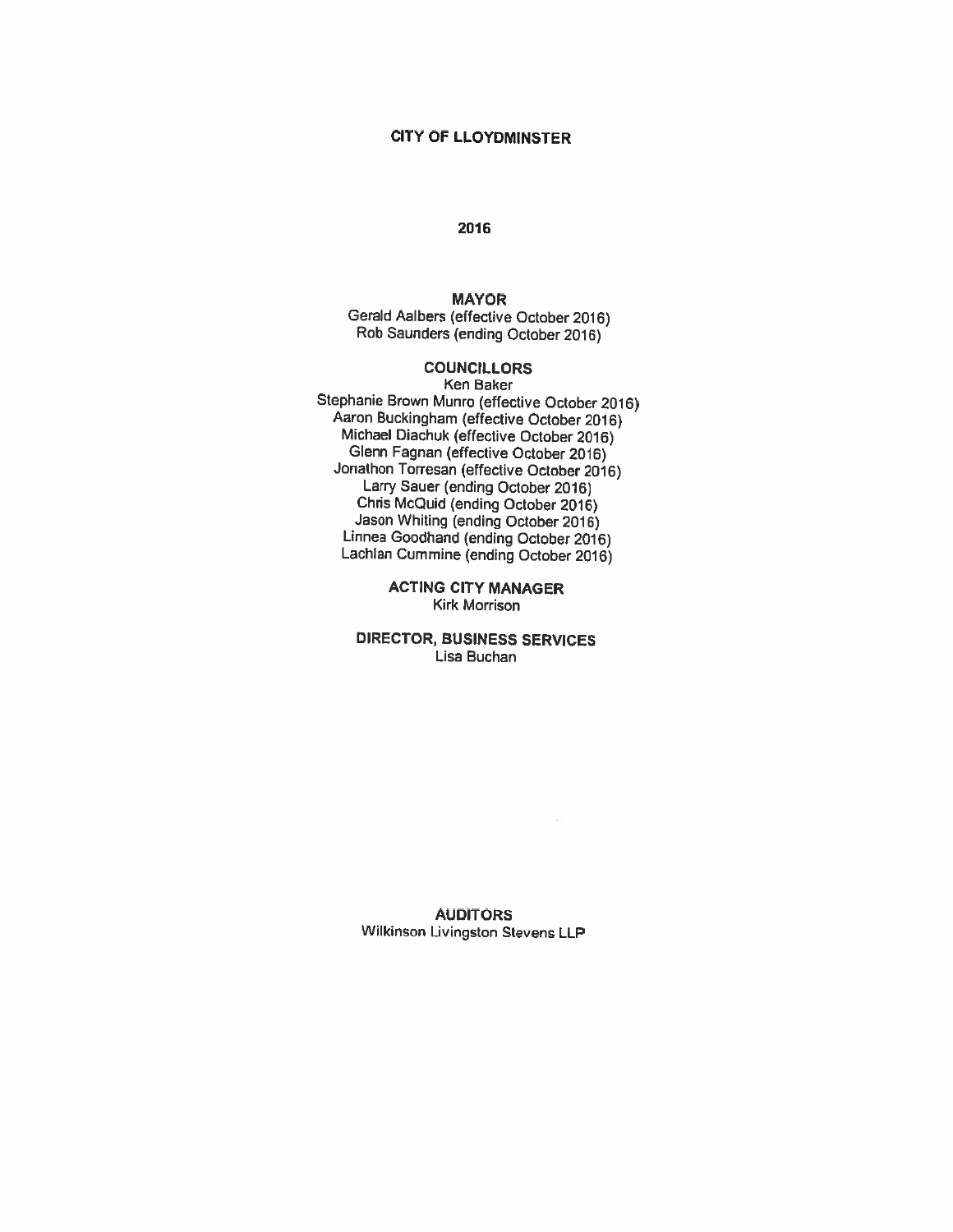### **CONSOLIDATED FINANCIAL STATEMENTS DECEMBER 31, 2016**

### **INDEX**

**PAGE** 

### Independent auditor's report  $2<sup>1</sup>$ Consolidated statement of financial position  $3<sup>1</sup>$ Consolidated statement of operations and accumulated surplus  $\overline{4}$ Consolidated statement of cash flows  $5<sup>1</sup>$ Consolidated statement of remeasurement gains and losses 6 Consolidated statement of change in net financial assets  $\overline{7}$ Consolidated schedule of tangible capital assets 8 Consolidated schedule of property and other taxes  $9<sub>o</sub>$ Consolidated schedule of government transfers  $10<sub>1</sub>$ Consolidated schedule of segment disclosures  $11 - 12$ Notes to the consolidated financial statements  $13 - 25$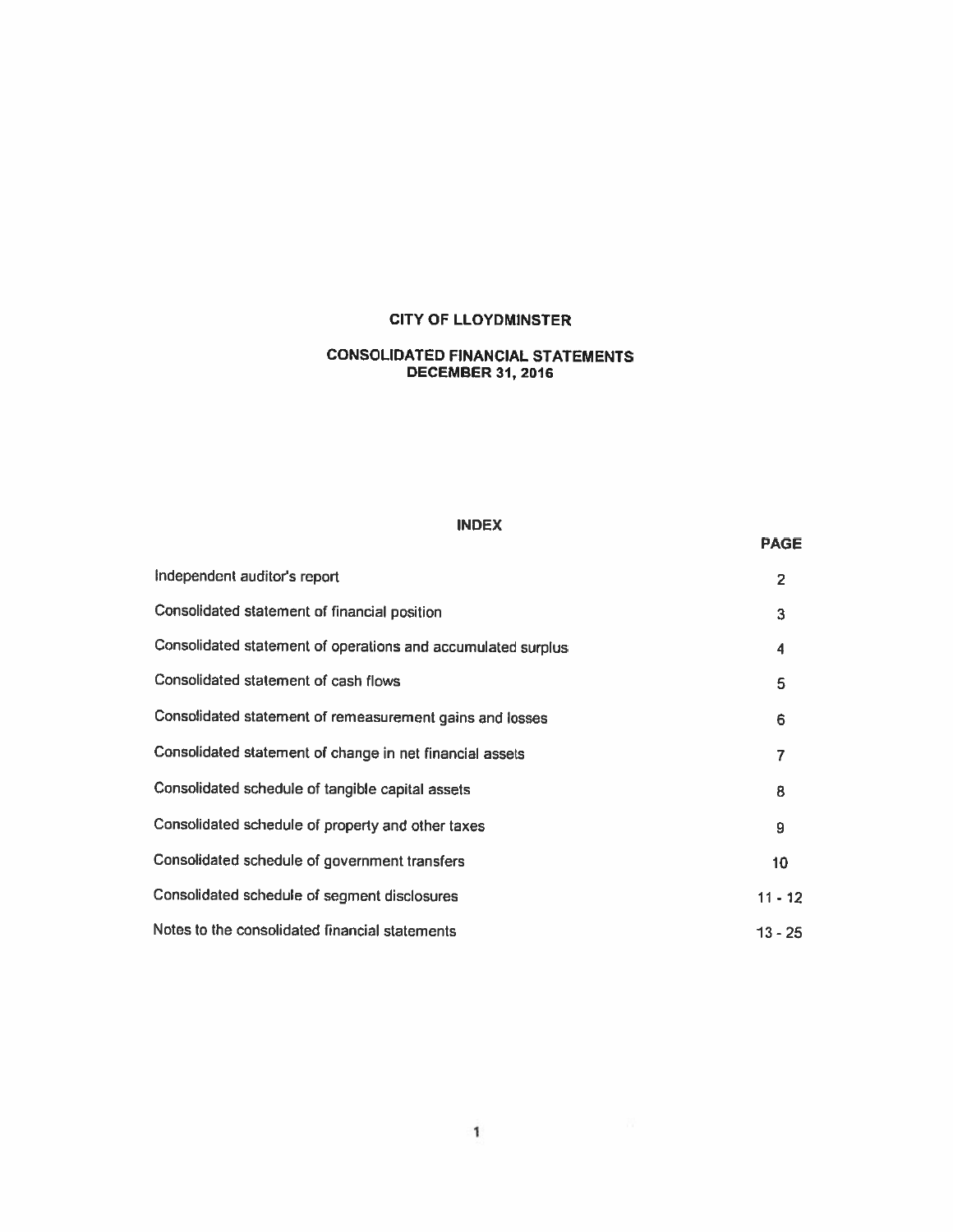

Box 10350, The Atrium Centre Lloydminster, Alberta T9V 3A5 Phone: (780) 875-9144 Fax: (780) 875-6056 Email: wisca@wisca.com Web: www.wlsca.com

### **INDEPENDENT AUDITOR'S REPORT**

To the Mayor and Councillors of the City of Lloydminster

We have audited the accompanying financial statements of the City of Lloydminster, which comprise the consolidated statement of financial position as at December 31, 2016, and the consolidated statements of operations and accumulated surplus, remeasurement gains and losses, change in net financial assets and cash flows for the year then ended, and a summary of significant accounting policies and other explanatory information.

### Management's Responsibility for the Financial Statements

Management is responsible for the preparation and fair presentation of these financial statements in accordance with Canadian public sector accounting standards, and for such internal control as management determines is necessary to enable the preparation of financial statements that are free from material misstatement, whether due to fraud or error.

### **Auditor's Responsibility**

Our responsibility is to express an opinion on these financial statements based on our audit. We conducted our audit in accordance with Canadian generally accepted auditing standards. Those standards require that we comply with ethical requirements and plan and perform the audit to obtain reasonable assurance whether the financial statements are free of material misstatement.

An audit involves performing procedures to obtain audit evidence about amounts and disclosures in the financial statements. The procedures selected depend on the auditor's judgment, including the assessment of the risks of material misstatement of the financial statements, whether due to fraud or error. In making those risk assessments, the auditor considers internal control relevant to the entity's preparation and fair presentation of the financial statements in order to design audit procedures that are appropriate in the circumstances, but not for the purpose of expressing an opinion on the effectiveness of the entity's internal control. An audit also includes evaluating the appropriateness of accounting policies used and the reasonableness of accounting estimates made by management, as well as evaluating the overall presentation of the financial statements.

We believe that the audit evidence we have obtained is sufficient and appropriate to provide a basis for our audit opinion.

### Opinion

In our opinion, the consolidated financial statements present fairly, in all material respects, the financial position of the City of Lloydminster as at December 31, 2016, the results of its operations, change in its net financial assets and its cash flows for the year then ended in accordance with Canadian public sector accounting standards.

Wilkinson Livingston Stevens LAP

Lloydminster, Alberta April 24, 2017

**Chartered Accountants**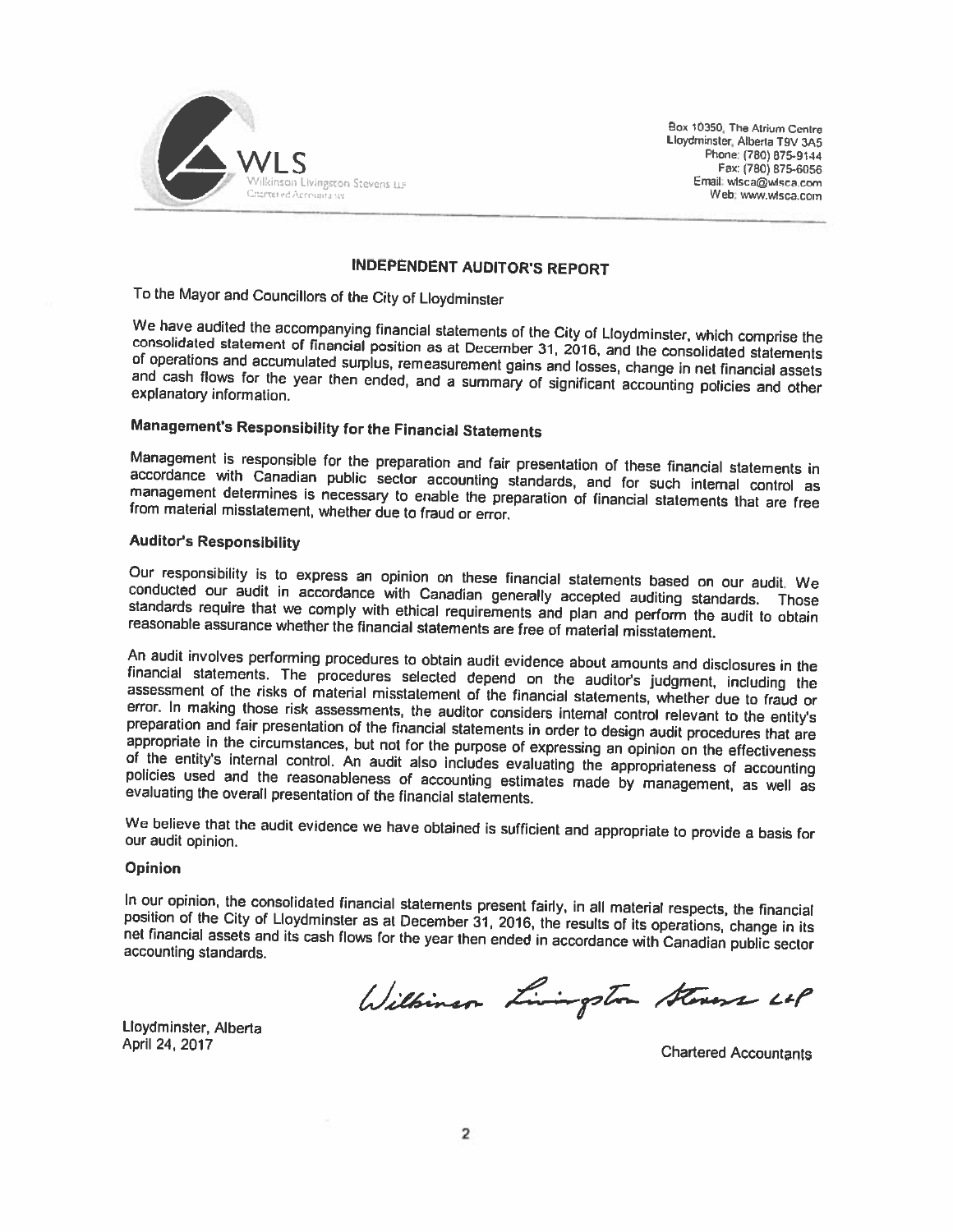### **CONSOLIDATED STATEMENT OF FINANCIAL POSITION DECEMBER 31, 2016**

|                                                                 | 2016                   | 2015                    |
|-----------------------------------------------------------------|------------------------|-------------------------|
| <b>Financial Assets</b>                                         |                        |                         |
| Cash and temporary investments (Note 3)                         |                        |                         |
| <b>Receivables</b>                                              | 25,300,106             | 11,535,112              |
| Taxes and grants in lieu of taxes (Note 4)                      |                        |                         |
| Trade and other receivables (Note 4)                            | 1,682,405<br>8,913,587 | 1,427,227               |
| Land and inventories for resale (Note 5)                        | 18,731,349             | 5,359,365               |
| Investments (Note 6)                                            | 5,116,845              | 20,394,040<br>9,910,017 |
|                                                                 |                        |                         |
|                                                                 | 59,744,292             | <u>48,625,761</u>       |
| <b>Financial Liabilities</b>                                    |                        |                         |
| Accounts payable and accrued liabilities                        |                        |                         |
| Deposit liabilities                                             | 6,213,346              | 7,571,546               |
| Deferred revenue (Note 7)                                       | 663,450<br>2,010,013   | 776,595                 |
| Employee benefit obligations (Note 8)                           | 1,417,334              | 1,608,097<br>1,876,653  |
| Provision for landfill closure and post-closure costs (Note 10) | 946,467                | 866,359                 |
| Long-term debt (Note 11)                                        | 39,333,193             | 33,988,254              |
| Obligations under capital lease (Note 12)                       | 73,355                 | 104,836                 |
|                                                                 |                        |                         |
|                                                                 | 50,657,158             | 46,792,340              |
| <b>Net Financial Assets (Page 7)</b>                            | 9,087,134              | 1,833,421               |
| <b>Non-Financial Assets</b>                                     |                        |                         |
| Inventory for consumption                                       |                        |                         |
| Prepaid expenses                                                | 552,154                | 695,654                 |
| Tangible capital assets (Schedule 1)                            | 492,640                | 585,980                 |
|                                                                 | 475,834,342            | 463,510,993             |
|                                                                 | 476,879,136            | 464,792,627             |
| <b>Accumulated Surplus</b>                                      | \$485,966,270          | \$466,626,048           |
| Represented by:                                                 |                        |                         |
| Surplus (Note 14)                                               |                        |                         |
| Internal reserve funds (Note 15)                                | 466,365,751            | 449,495,440             |
| Restricted reserve funds (Note 16)                              | 15,897,593             | 14,863,548              |
|                                                                 | 3,706,926              | 2,477,060               |
| Accumulated surplus from operations (Page 4)                    | 485,970,270            | 466,836,048             |
| Accumulated remeasurement gains (losses) (Page 6)               | (4,000)                | (210,000)               |
|                                                                 | \$485,966,270          | \$466,626,048           |

**Commitments (Note 17)** 

**Subsequent event (Note 18)** 

**Approved On Behalf Of Council** 

Councillor. Substitution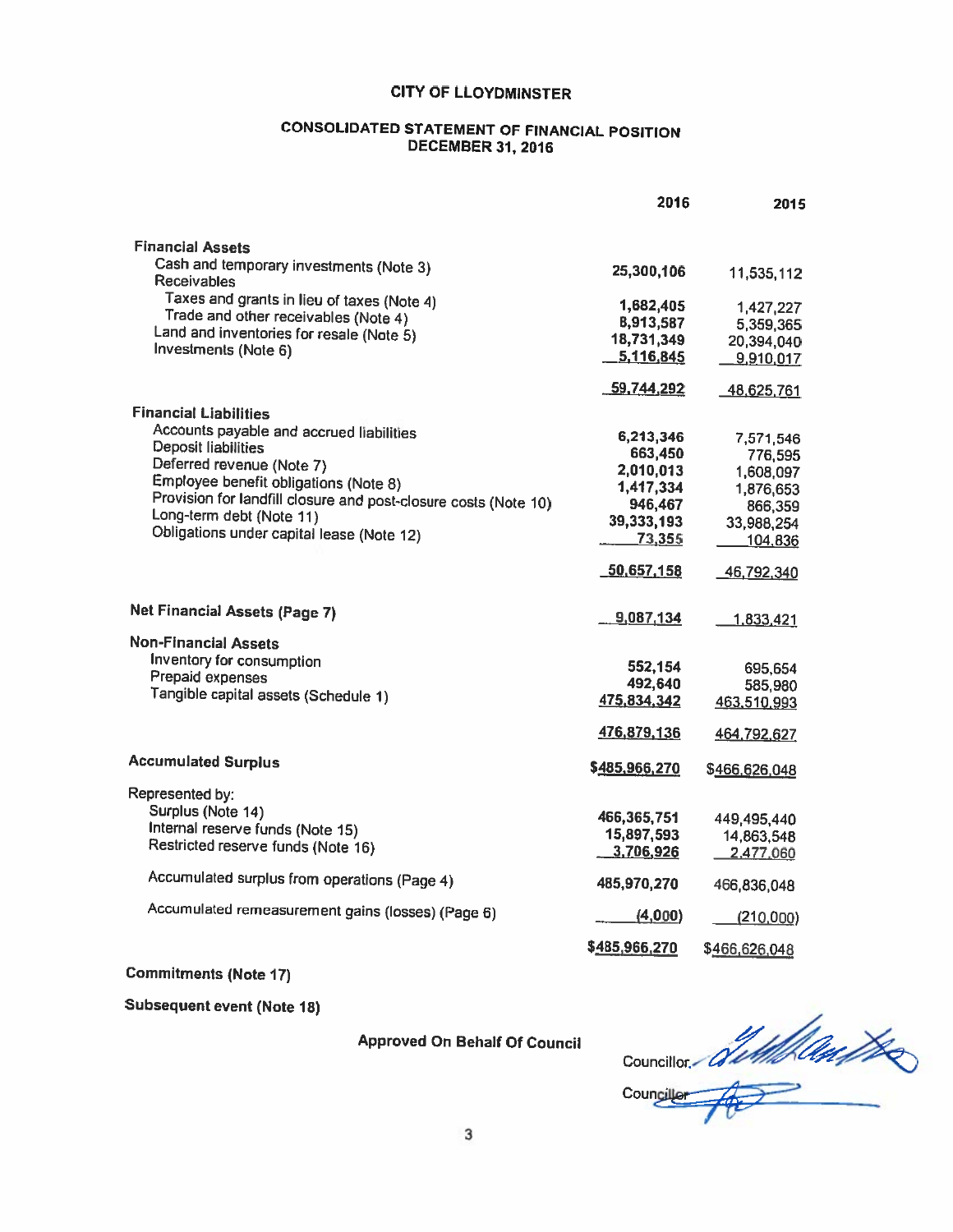### CONSOLIDATED STATEMENT OF OPERATIONS AND ACCUMULATED SURPLUS<br>YEAR ENDED DECEMBER 31, 2016

|                                                        | <b>Budget</b><br>(Unaudited) | 2016          | 2015          |
|--------------------------------------------------------|------------------------------|---------------|---------------|
| Revenue                                                |                              |               |               |
| Net municipal taxes (Schedule 2)                       | 27,284,358                   | 27,580,333    | 27,072,987    |
| User fees and sales of goods                           | 40,957,766                   | 30,565,411    | 37,861,886    |
| Government transfers (Schedule 3)                      | 9,537,433                    | 11,078,905    | 13,414,114    |
| Investment income                                      | 112,280                      | 282,548       | 367,055       |
| Penalties and costs of taxes                           | 2,050,500                    | 2,239,033     | 2,177,110     |
| Development levies                                     |                              |               | 1,218,119     |
| Licenses and permits                                   | 6,546,258                    | 5,823,477     | 6,060,045     |
| Third party developer capital contributions-in-kind    |                              | 17,459,211    | 11,825,431    |
| Gain (loss) on disposal of tangible capital assets     |                              | 288,088       | 120,813       |
| Donations                                              | 71,300                       | 173,951       | 184,744       |
| Other                                                  | 92,073                       | 269,245       | 207,928       |
|                                                        |                              |               |               |
|                                                        | 86,651,968                   | 95,760,202    | 100,510,232   |
| <b>Expenditures</b>                                    |                              |               |               |
| Legislative                                            | 638.141                      | 402,750       | 449.143       |
| Administration                                         | 9,300,965                    | 8,985,595     | 8,912,950     |
| <b>Bylaws enforcement</b>                              | 13,035,171                   | 11,711,942    | 11,771,617    |
| Roads, streets, walks, lighting                        | 15,425,548                   | 13,302,693    | 13,150,599    |
| Water supply and distribution                          | 10,814,574                   | 9,611,404     | 9,098,544     |
| Wastewater treatment and disposal                      | 4,467,663                    | 3,384,623     | 3,479,303     |
| Waste management                                       | 3,253,285                    | 3,325,728     | 3,781,178     |
| Family and community support                           | 4,302,893                    | 4,748,428     | 5,483,302     |
| Land use planning, zoning and development              | 2,720,057                    | 1,308,485     | 1,765,723     |
| Subdivision land development<br>Parks and recreation   | 2,024,300                    | 599,964       | 2,688,857     |
| Culture                                                | 17,827,056                   | 16,344,643    | 16,027,804    |
|                                                        | 2,889,192                    | 2,899,725     | 2,896,626     |
|                                                        | 86,698,845                   | 76,625,980    | 79,505,646    |
| <b>Excess (Deficit) Of Revenue Over</b>                |                              |               |               |
| <b>Expenditures</b>                                    | \$<br>(46, 877)              | 19,134,222    | 21,004,586    |
| Accumulated Surplus from Operations, Beginning of Year |                              | 466,836,048   | 445,831,462   |
|                                                        |                              |               |               |
| Accumulated Surplus from Operations, End of Year       |                              | \$485,970,270 | \$466,836,048 |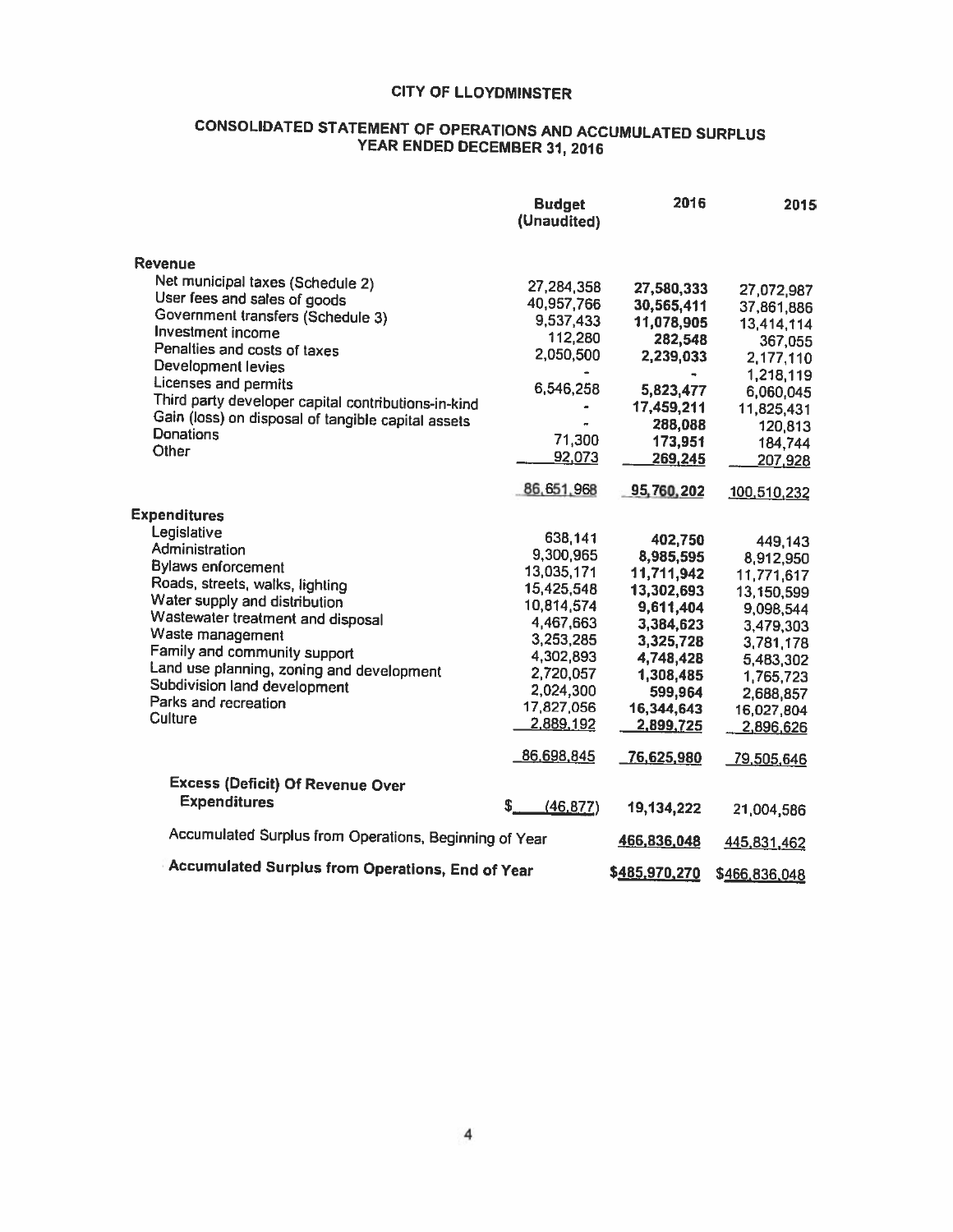### **CONSOLIDATED STATEMENT OF CASH FLOWS**<br>YEAR ENDED DECEMBER 31, 2016

|                                                                 | 2016                        | 2015           |
|-----------------------------------------------------------------|-----------------------------|----------------|
| Cash Provided By (Used In):                                     |                             |                |
| <b>Operating Activities</b>                                     |                             |                |
| Excess (deficiency) of revenues over expenditures               | 19,134,222                  | 21,004,586     |
| Amortization                                                    | 20,359,445                  | 18,788,979     |
| Gain on sale of tangible capital assets                         | (288, 088)                  | (120, 814)     |
| Loss on donation of tangible capital assets                     |                             | 1,002,378      |
| Contributed tangible capital assets                             | (17, 363, 285)              | (11, 312, 186) |
| Net change in non-cash operating working capital balances       |                             |                |
| Decrease (increase) in taxes and grants in lieu of taxes        | (255, 178)                  | (457, 404)     |
| Decrease (increase) in trade and other receivables              | (3, 554, 222)               | 162,198        |
| Decrease (increase) in land and inventories for resale          | 1,662,691                   | (1,625,894)    |
| Decrease (increase) in investments                              | 4,793,172                   | (9,866,534)    |
| Decrease (increase) in inventory for consumption                | 143,500                     | (263, 695)     |
| Decrease (increase) in prepaid expenses                         | 93,340                      | (87, 681)      |
| Increase (decrease) in accounts payable and accrued liabilities | (1,358,200)                 | (2,635,326)    |
| Increase (decrease) in deposit liabilities                      | (113, 145)                  | (552, 210)     |
| Increase (decrease) in deferred revenue                         | 401,916                     | (806, 109)     |
| Increase (decrease) in employee benefit obligations             | (459, 319)                  | 199,203        |
| Increase (decrease) in provision for landfill closure and       |                             |                |
| post-closure costs                                              | 80,108                      | 205,000        |
|                                                                 | 23,276,957                  | 13,634,491     |
| <b>Capital Activities</b>                                       |                             |                |
| Acquisition of tangible capital assets                          | (15, 407, 836)              | (32,055,351)   |
| Proceeds on disposal of tangible capital assets                 | 376,415                     | 132,737        |
|                                                                 |                             |                |
| <b>Investing Activities</b>                                     | (15,031,421)                | (31, 922, 614) |
| Temporary investments                                           |                             |                |
| Decrease (increase) restricted cash and cash equivalents        | (7,794,000)                 | 9,790,000      |
|                                                                 | (1, 525, 125)               | (1,233,510)    |
|                                                                 | <u>(9,319,125)</u>          | 8,556,490      |
| <b>Financing Activities</b>                                     |                             |                |
| Long-term debt advanced (repaid)                                | 5,344,939                   | 2,798,409      |
| Obligations under capital lease advanced (repaid)               | (31, 481)                   | (28, 926)      |
|                                                                 |                             |                |
|                                                                 | 5,313,458                   | 2,769,483      |
| Change in cash and cash equivalents during the year             | 4,239,869                   | (6,962,150)    |
| Cash and Cash Equivalents, Beginning of Year                    | 4,104,401                   | 11,066,551     |
| Cash and Cash Equivalents, End of Year                          |                             |                |
|                                                                 | \$ 8,344,270                | \$ 4,104,401   |
| Cash and cash equivalents is made up of:                        |                             |                |
| Cash (Note 3)                                                   | 12,300,106                  | 6,535,112      |
| Less: restricted portion of cash (Note 3)                       | <u>(3,955,836)</u>          | (2,430,711)    |
|                                                                 |                             |                |
|                                                                 | $$-.8,344,270$ \$ 4.104.401 |                |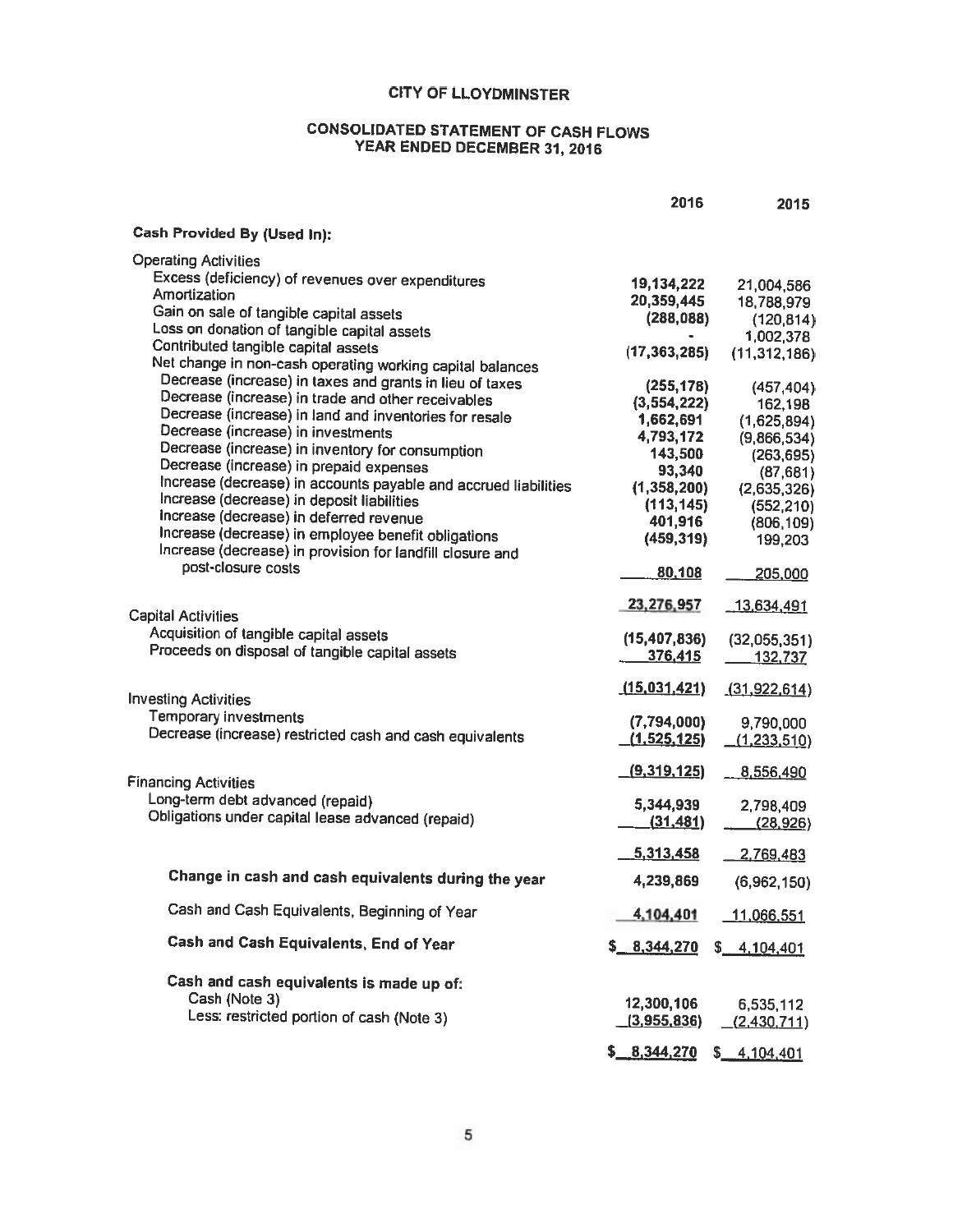### **CONSOLIDATED STATEMENT OF REMEASUREMENT GAINS AND LOSSES DECEMBER 31, 2016**

|                                                             | 2016        | 2015                         |
|-------------------------------------------------------------|-------------|------------------------------|
| Accumulated Remeasurement Gains (Losses), Beginning of Year | (210,000)   | $\qquad \qquad \blacksquare$ |
| Unrealized gains (losses) on investments                    | 206,000     | (210,000)                    |
| Accumulated Remeasurement Gains (Losses), End Of Year       | $(4,000)$ S | (210.000)                    |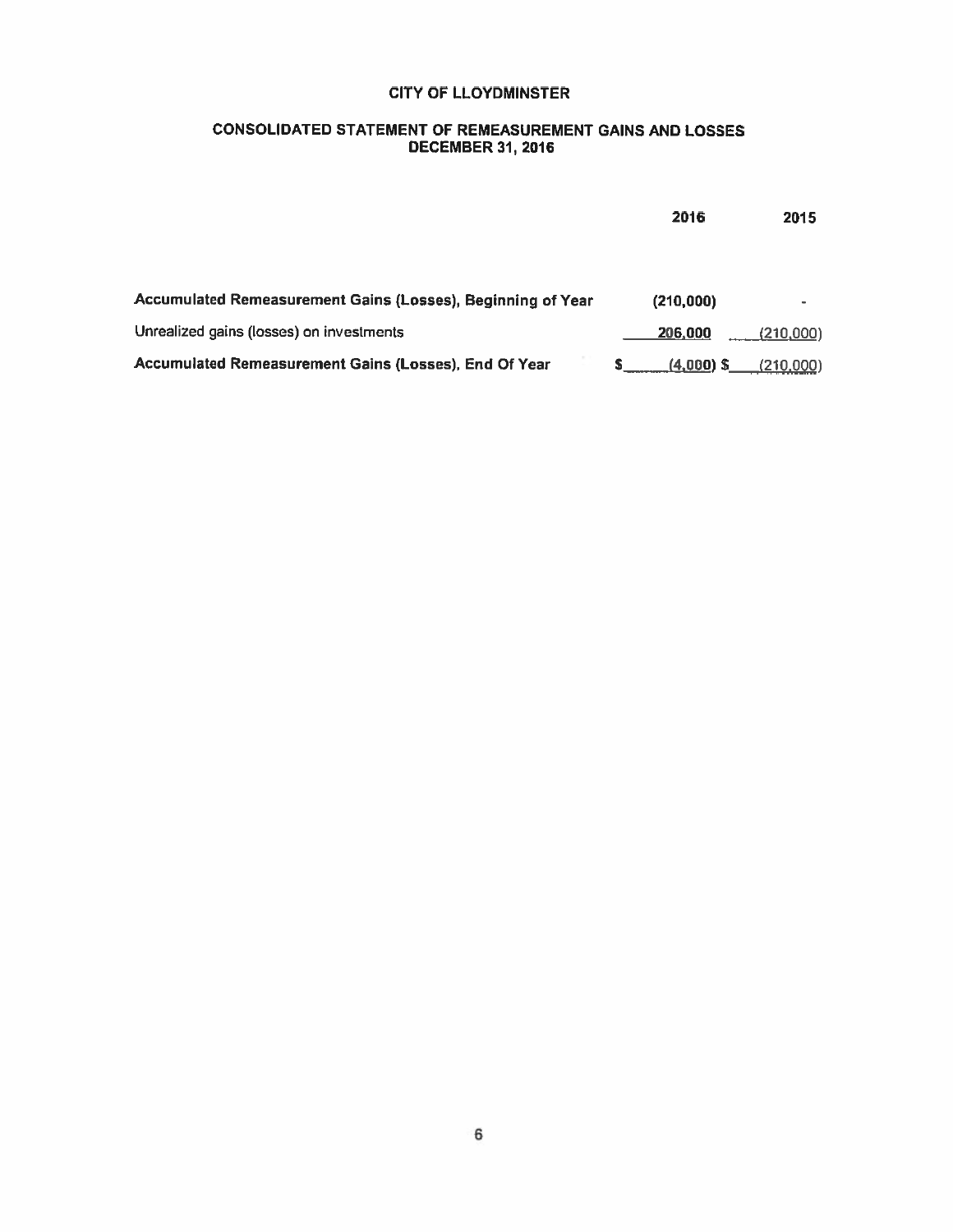### CONSOLIDATED STATEMENT OF CHANGE IN NET FINANCIAL ASSETS<br>YEAR ENDED DECEMBER 31, 2016

|                                                                                                                                                                                                                                                                                     | 2016                                                                   | 2015                                                                             |
|-------------------------------------------------------------------------------------------------------------------------------------------------------------------------------------------------------------------------------------------------------------------------------------|------------------------------------------------------------------------|----------------------------------------------------------------------------------|
| <b>Excess Of Revenue Over Expenditures</b>                                                                                                                                                                                                                                          | 19,134,222                                                             | 21,004,586                                                                       |
| Amortization of tangible capital assets<br>Proceeds on disposal of tangible capital assets<br>Change in inventories and prepaid expenses<br>(Gain) loss on sale of tangible capital assets<br>Loss on donation of tangible capital assets<br>Acquisition of tangible capital assets | 20,359,445<br>376,415<br>236,840<br>(288, 088)<br><u> (32,771,121)</u> | 18,788,979<br>132,737<br>(351, 376)<br>(120, 814)<br>1,002,378<br>(43, 367, 537) |
|                                                                                                                                                                                                                                                                                     | 7,047,713                                                              | (2,911,047)                                                                      |
| Net remeasurement gains (losses)                                                                                                                                                                                                                                                    | 206,000                                                                | (210,000)                                                                        |
| Increase (Decrease) in Net Financial Assets                                                                                                                                                                                                                                         | 7,253,713                                                              | (3, 121, 047)                                                                    |
| Net Financial Assets, Beginning Of Year                                                                                                                                                                                                                                             | 1,833,421                                                              | <u>4,954,468</u>                                                                 |
| Net Financial Assets, End Of Year                                                                                                                                                                                                                                                   | 9,087,134 \$<br>s                                                      | 1.833.421                                                                        |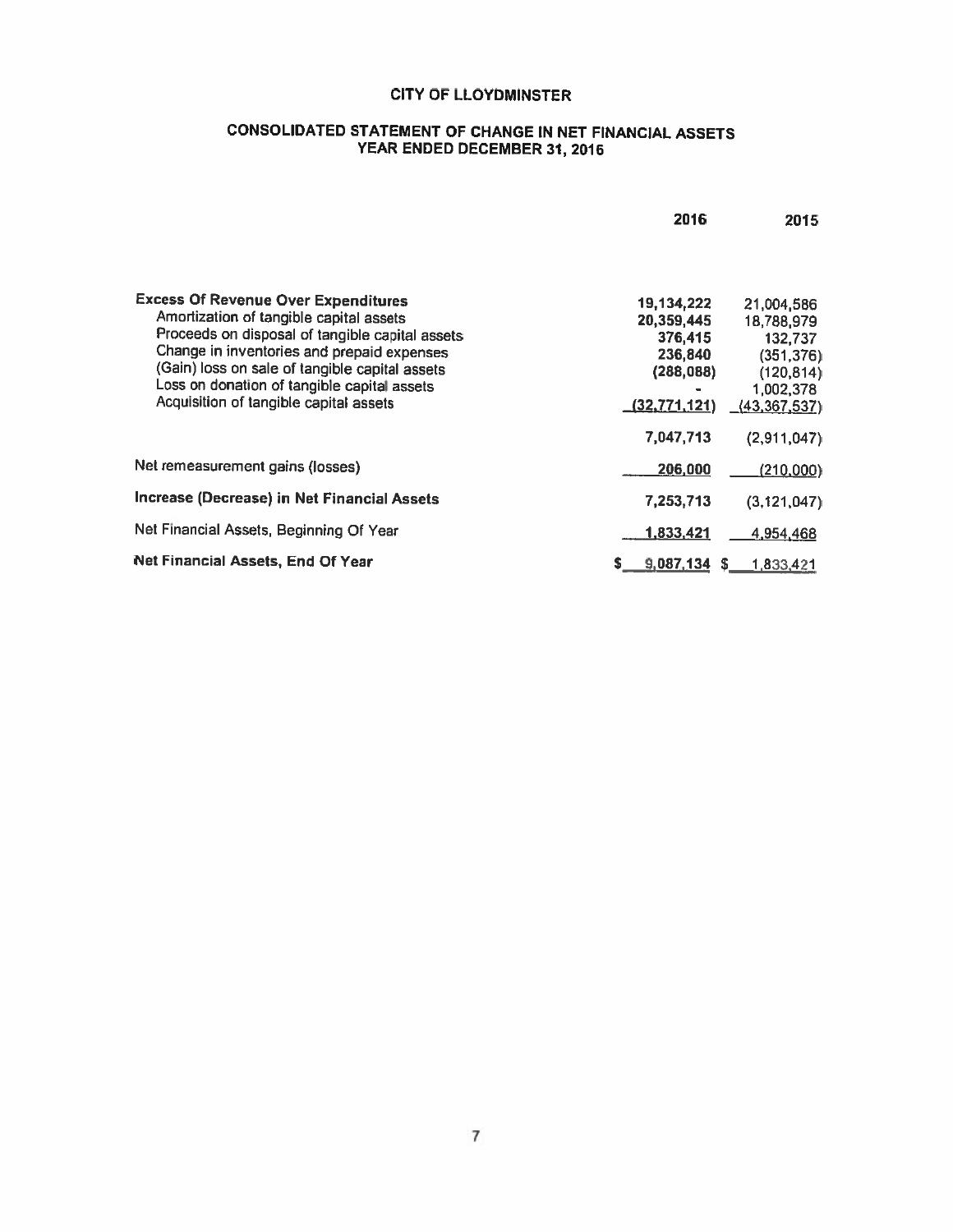# **CONSOLIDATED SCHEDULE OF TANGIBLE CAPITAL ASSETS<br>YEAR ENDED DECEMBER 31, 2016<br>(SCHEDULE 1)**

|                                                                                                                        |                         | <u>Land</u>                   |                          | Machinery &                                         | Engineering                                                                                              | Work in                                           | <b>Total</b>                             | Total                                    |
|------------------------------------------------------------------------------------------------------------------------|-------------------------|-------------------------------|--------------------------|-----------------------------------------------------|----------------------------------------------------------------------------------------------------------|---------------------------------------------------|------------------------------------------|------------------------------------------|
|                                                                                                                        | <b>Land</b>             | <b>Improvements</b>           | <b>Buildings</b>         | Equipment                                           | <b>Structures</b>                                                                                        | Progress                                          | 2016                                     | <b>2015</b>                              |
| Balance, beginning of year<br>Disposals<br>Transfers<br>Additions<br>ទី                                                | 22,186,563<br>2,838,414 | 1,941,576<br>6.849<br>550,102 | 154,938,319<br>1,028,310 | (1,322,760)<br>48,990,446<br>4,002,582<br>1,141,801 | 451,233,044<br>24,272,063                                                                                | (87, 655)<br>(1, 148, 650)<br>1,384,752<br>79,650 | (1,410,415)<br>680,674,700<br>32,771,121 | (3,611,921)<br>640,701,904<br>43,584,717 |
| Balance, end of year                                                                                                   | 25,024,977              | 2,498,527                     | 155,966,629              | 52,812,069                                          | 475,505,107                                                                                              | 228,097                                           | 712,035,406                              | 680,674,700                              |
| Accumulated amortization on disposals<br>Balance, beginning of year<br><b>Accumulated Amortization</b><br>Amortization |                         | 81,378                        | 42,004,855<br>3,876,464  | (1,322,088)<br>5,423,670<br>26,510,491              | 10,977,933<br>148,648,361                                                                                |                                                   | (1,322,088)<br>20,359,445<br>217,163,707 | (2.380,440)<br>18,788,979<br>200,755,168 |
| Balance, end of year                                                                                                   |                         | 81,378                        | 45,881,319               | 30,612,073                                          | 159,626,294                                                                                              |                                                   | 236,201,064                              | 217, 163, 707                            |
| Net Book Value of Tangible Capital Assets                                                                              |                         | $$25,024,977$ $$2,417,149$    |                          |                                                     | $s_{110.085.310}$ $s_{-22.199.996}$ $s_{315.878.813}$ $s_{-228.097}$ $s_{475.834.342}$ $s_{463.510.993}$ |                                                   |                                          |                                          |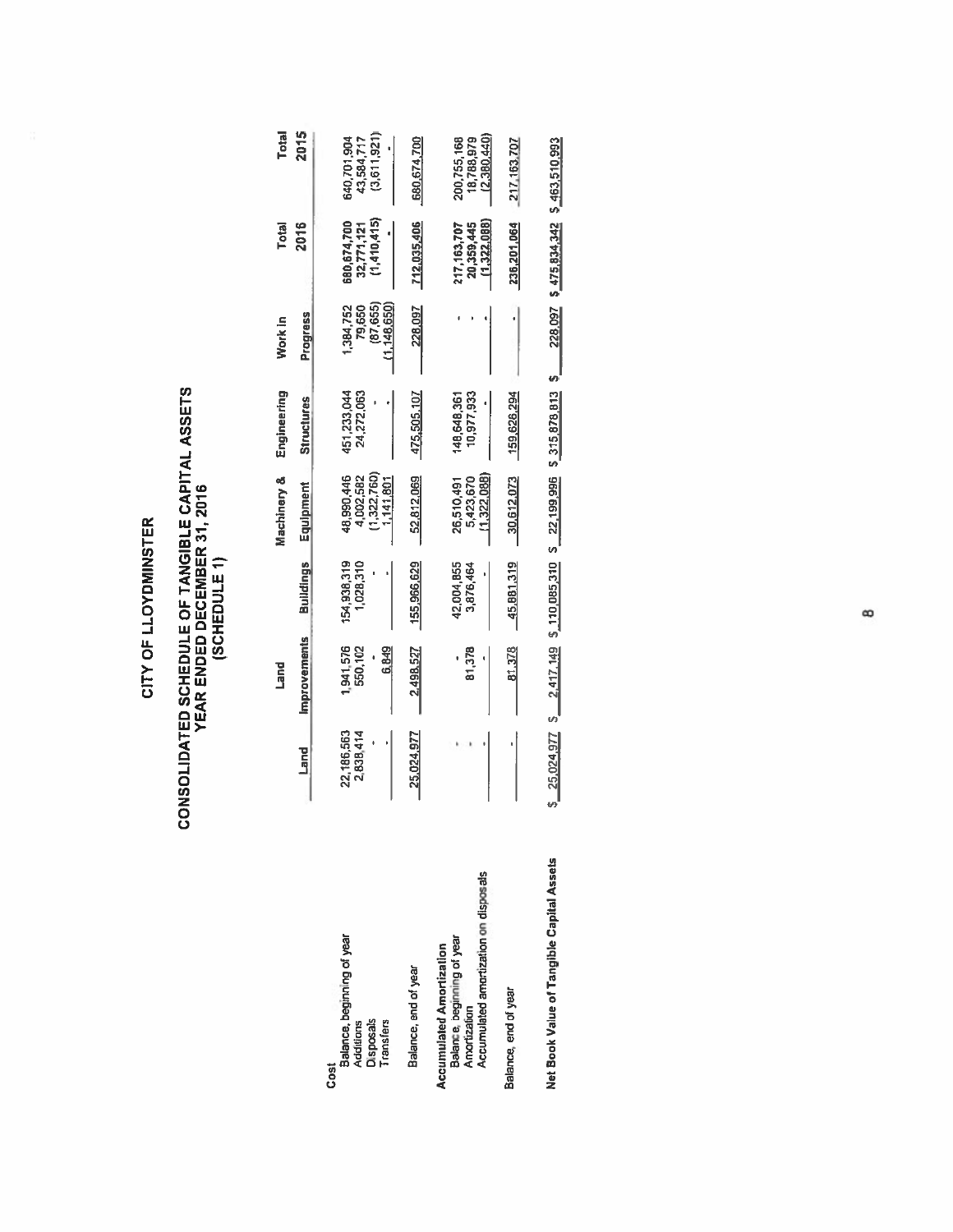### CONSOLIDATED SCHEDULE OF PROPERTY AND OTHER TAXES<br>YEAR ENDED DECEMBER 31, 2016<br>(SCHEDULE 2)

|                                             | <b>Budget</b> |              |                   |
|---------------------------------------------|---------------|--------------|-------------------|
|                                             | (Unaudited)   | 2016         | 2015              |
| Taxation                                    |               |              |                   |
| Real property taxes                         | 45,469,857    | 43,250,930   | 40,962,915        |
| Government grants in lieu of property taxes | 235,200       | 261,120      | 308,976           |
| Special assessments and local improvement   | 57,543        | 48,409       | 67,023            |
|                                             | 45,762,600    | 43,560,459   | 41,338,914        |
| <b>Requisitions</b>                         |               |              |                   |
| Lloydminster Public School Division         | 13,987,007    | 12,493,530   | 11.200.189        |
| Lloydminster Separate School Division       | 4.491,235     | 3,486,596    | 3,065,738         |
|                                             | 18,478,242    | 15,980,126   | <u>14,265,927</u> |
| <b>Net Municipal Taxes</b>                  | \$27,284,358  | \$27,580,333 | \$27,072,987      |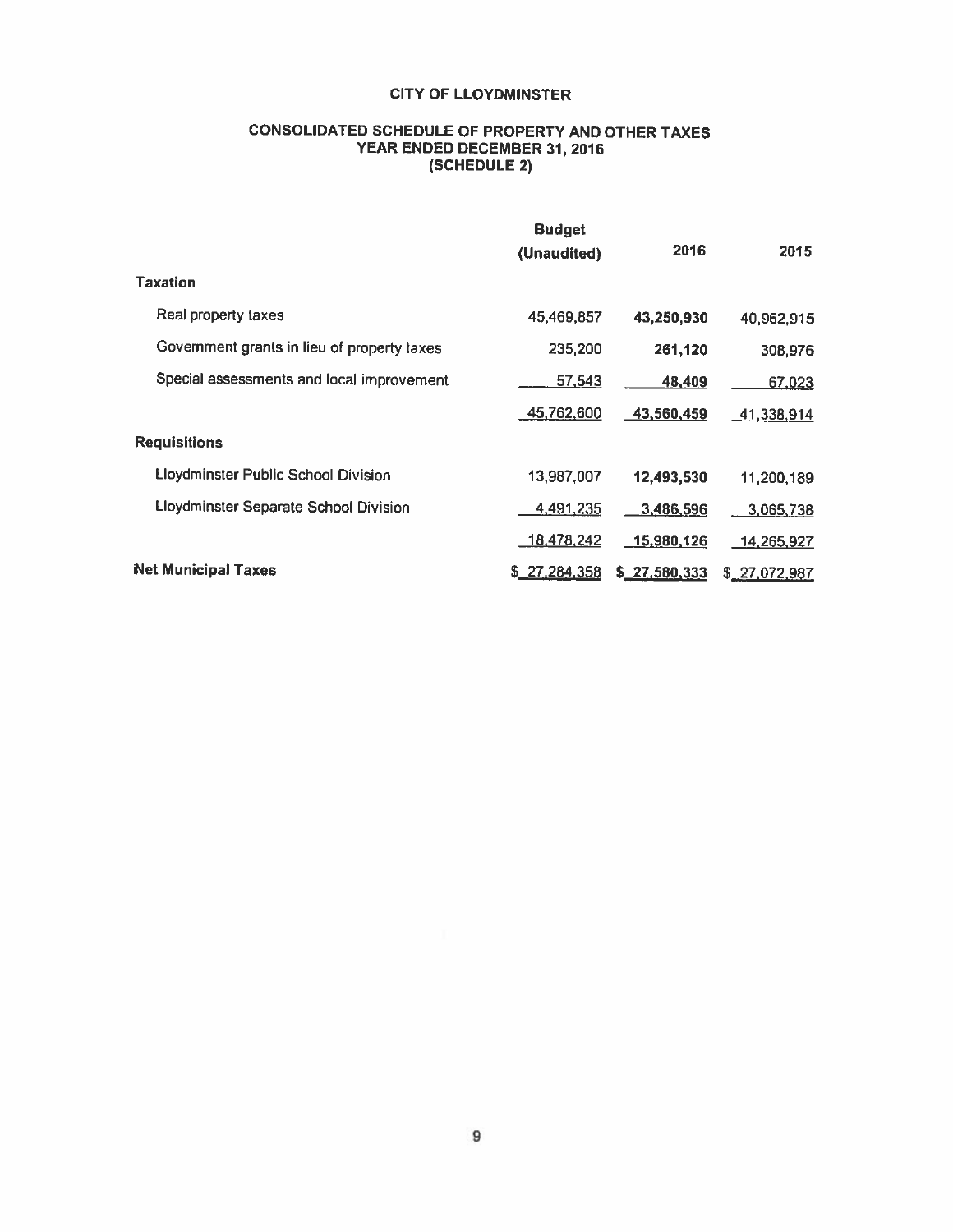### CONSOLIDATED SCHEDULE OF GOVERNMENT TRANSFERS<br>YEAR ENDED DECEMBER 31, 2016<br>(SCHEDULE 3)

|                                                 | <b>Budget</b><br>(Unaudited) | 2016         | 2015          |
|-------------------------------------------------|------------------------------|--------------|---------------|
| Federal                                         |                              |              |               |
| Shared-cost agreements and grants               |                              | 5,004        | 26,614        |
| <b>Provincial</b>                               |                              |              |               |
| Shared-cost agreements and grants -Alberta      | 6,153,006                    | 7,319,335    | 9,048,659     |
| Shared-cost agreements and grants -Saskatchewan | 3,073,337                    | 3,362,979    | 3,994,371     |
|                                                 | 9,226,343                    | 10,682,314   | 13,043,030    |
| Local                                           |                              |              |               |
| Shared-cost agreements and grants               | 311,090                      | 391,587      | 344,470       |
|                                                 | \$ 9,537,433                 | \$11,078,905 | \$ 13,414,114 |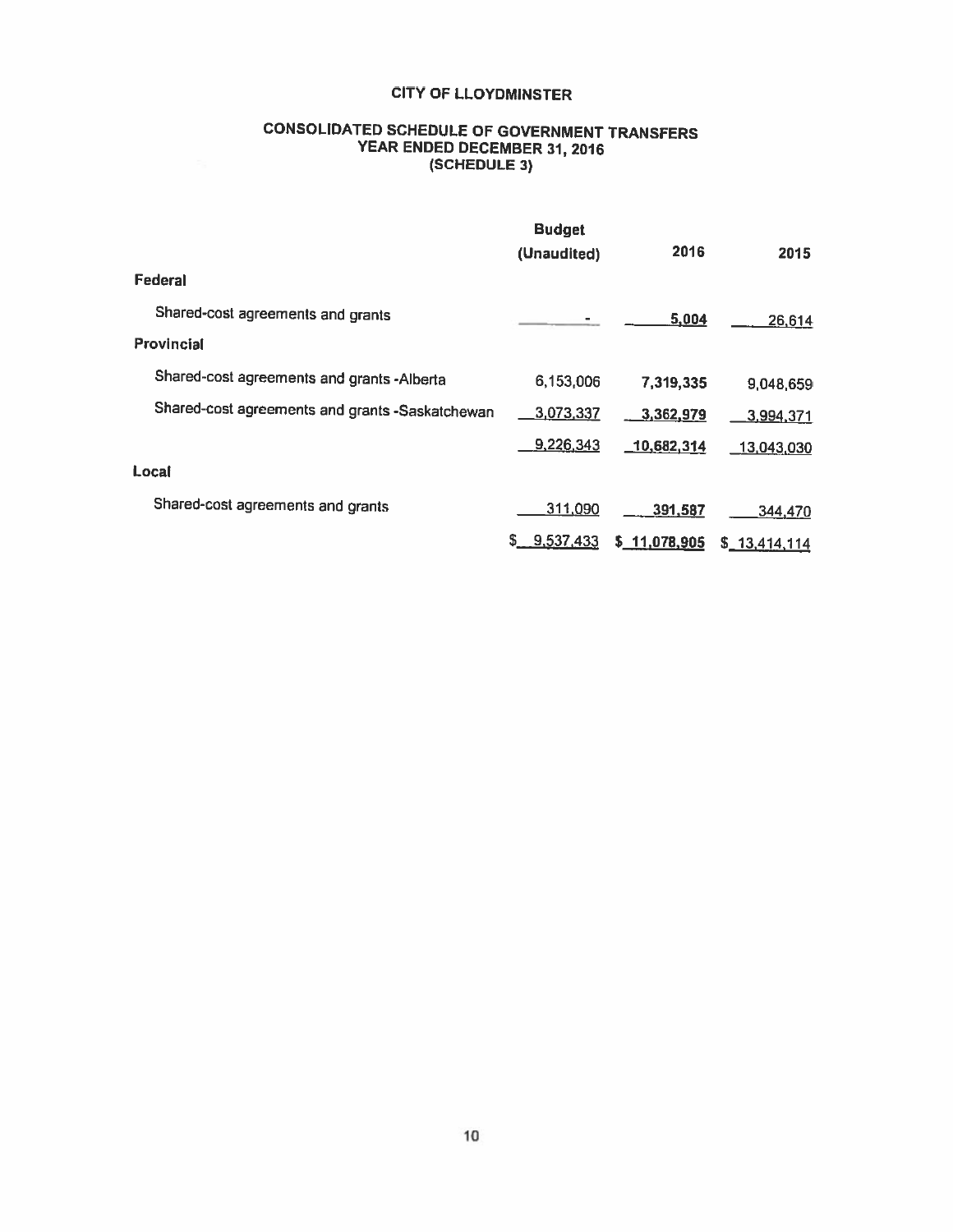## **CONSOLIDATED SCHEDULE OF SEGMENT DISCLOSURES<br>YEAR ENDED DECEMBER 31, 2016<br>(SCHEDULE 4)**

For the year ended December 31, 2016 (in thousands)

|                                                     | Administration | & Facilities<br>Recreation | Engineering<br>Planning & | Public<br>Works               | Protective<br>Services   | Total            |
|-----------------------------------------------------|----------------|----------------------------|---------------------------|-------------------------------|--------------------------|------------------|
| Revenue                                             |                |                            |                           |                               |                          |                  |
| Net municipal taxes                                 | 27,580         |                            |                           |                               | ı                        | 27,580           |
| User fees and sales of goods                        | 522            | 6,763                      | 1,671                     | 21,438                        | 171                      |                  |
| Government transfers                                | 8,662          | 1,114                      |                           | 583                           | 720                      | 30,565<br>11,079 |
| nvestment income                                    | 275            | മ                          |                           |                               |                          | 283              |
| Penalties and costs of taxes                        |                |                            |                           |                               | 1,978                    |                  |
| Licenses and permits                                | 261<br>484     |                            | 285                       |                               |                          | 2,239            |
| Third party developer contributions                 |                |                            | 17,459                    | 5,049                         |                          | 5,823            |
| Gain (loss) on disposal of                          |                |                            |                           |                               |                          | 17,459           |
| capital assets                                      | 288            |                            |                           |                               |                          |                  |
| Donations                                           | ົລ             | 83                         |                           |                               |                          | 288              |
| <b>Other</b>                                        |                |                            |                           |                               |                          | 174              |
|                                                     | 265            |                            |                           |                               |                          | 270              |
|                                                     | 38,428         | 7.973                      | 19,415                    | 27.070                        | 2,874                    | 95,760           |
| Expenditures                                        |                |                            |                           |                               |                          |                  |
| Salaries, wages and benefits                        |                | 9,262                      | 1,670                     | 4,998                         | 2,634                    | 25,594           |
| Contracted and general services                     | 7,030<br>2,492 | 3,128                      | 1,010                     | 660                           | 8,572                    | 15,862           |
| Materials, goods and utilities                      | 590            | 4,437                      | 545                       | 7,211                         | go                       | 13,083           |
| Transfers to local boards or agencies               | 57             | $\frac{2}{5}$              |                           |                               |                          | 598              |
| <b>Bank</b> charges                                 | 43             | 55                         |                           | t                             |                          | 3                |
| Interest on long term debt                          | 720            | 28                         |                           | 283                           |                          | 1,031            |
| Amortization                                        | 2,029          | 3,259                      | 162                       | $\frac{1}{2}$<br>$\mathbf{a}$ | 897                      | 20,360           |
|                                                     |                |                            |                           |                               |                          |                  |
|                                                     | 12,961         | 20,710                     | 3,387                     | 27,165                        | 12.403                   | 76.626           |
| Excess (Deficiency) of Revenue<br>Over Expenditures | \$35,467       | (12, 737)                  | $5 - 16,028$              | 95)                           | (9.529)<br>$\frac{1}{2}$ | $5 - 19,134$     |
|                                                     |                |                            |                           |                               |                          |                  |

 $\overline{r}$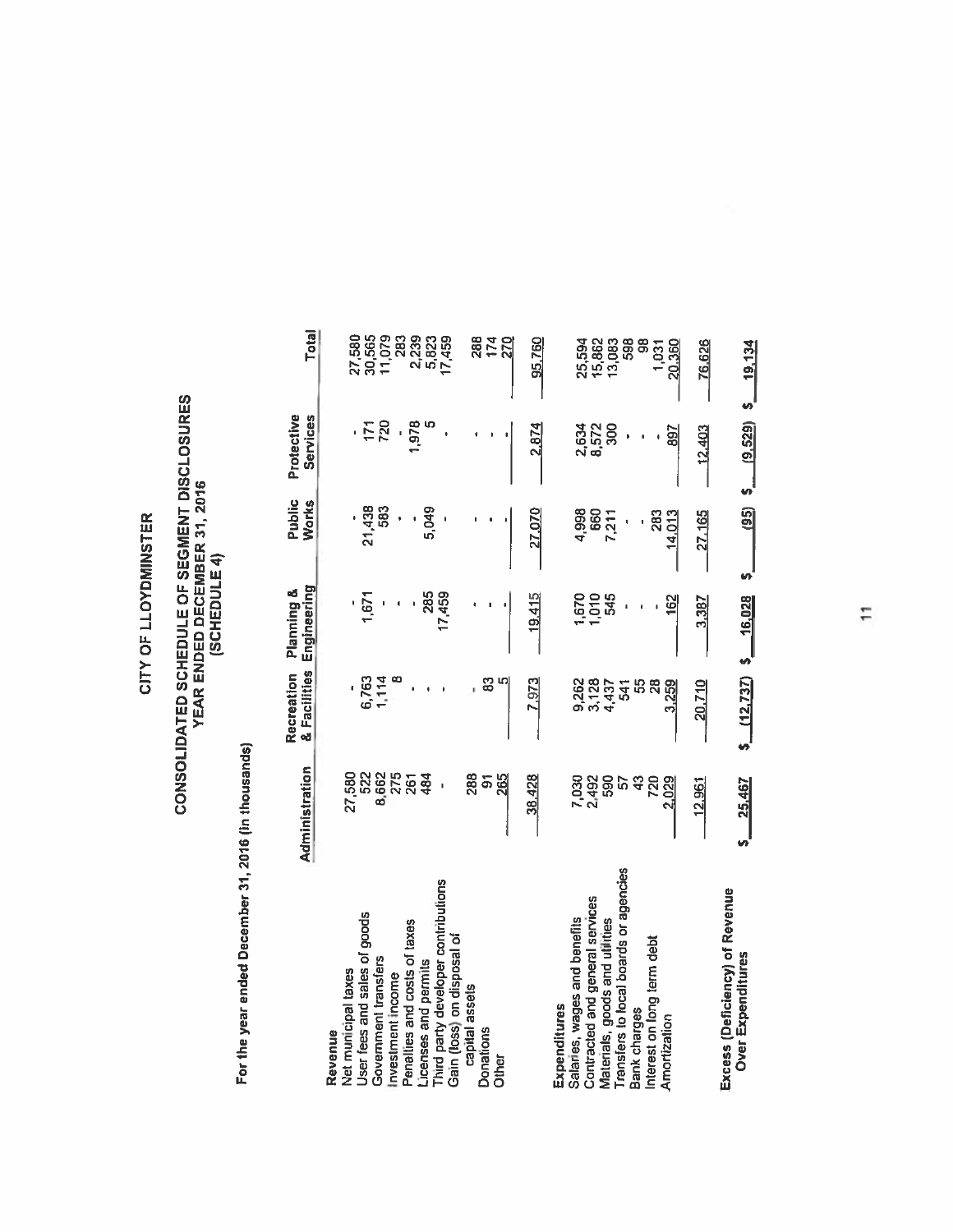## **CONSOLIDATED SCHEDULE OF SEGMENT DISCLOSURES<br>YEAR ENDED DECEMBER 31, 2016<br>(SCHEDULE 4)**

For the year ended December 31, 2015 (in thousands)

|                                       | Administration  | Facilities<br>Recreation & | Engineering<br>Planning & | Public<br>Works | Protective<br>Services | Total           |
|---------------------------------------|-----------------|----------------------------|---------------------------|-----------------|------------------------|-----------------|
| Revenue                               |                 |                            |                           |                 |                        |                 |
| Net municipal taxes                   | 27,064          |                            |                           | თ               |                        | 27,073          |
| Jser fees and sales of goods          | 533             | 7,062                      | 7,803                     | 22,249          |                        | 37,861          |
| Sovernment transfers                  | 10,977          | 977                        |                           | 733             | 214<br>727             | 13,414          |
| nvestment income                      | 358             |                            |                           |                 |                        | 367             |
| Penalties and costs of taxes          | 198             |                            |                           |                 | 0.6                    | 2,177           |
| Development levies                    |                 |                            | 1,218                     |                 | ¢                      | 1,218           |
| -icenses and permits                  | 494             |                            | 636                       | 4,923           |                        | 6,060           |
| Third party developer contributions   |                 |                            | 11,825                    |                 |                        | 11,825          |
| Gain (loss) on disposal of            |                 |                            |                           |                 |                        |                 |
| capital assets                        | $\overline{21}$ |                            |                           |                 |                        | $\frac{121}{2}$ |
| Donations                             |                 | 185                        |                           |                 |                        | 185             |
| Other                                 | 208             |                            |                           |                 |                        | 209             |
|                                       |                 |                            |                           |                 |                        |                 |
|                                       | 39,953          | 8,234                      | 21,482                    | 27,914          | 2.927                  | 100.510         |
| Expenditures                          |                 |                            |                           |                 |                        |                 |
| Salaries, wages and benefits          | 6.980<br>2.304  | 9,713                      | 1,811                     | 5,059           |                        | 26,054          |
| Contracted and general services       |                 | 2,783                      | 992                       | 2,043           | 2,491<br>8,814         | 16,936          |
| Materials, goods and utilities        | 650             | 4,194                      | 2,647                     | 7,281           | 346                    | 15,118          |
| Transfers to local boards or agencies | 89              | 1474                       |                           |                 |                        | 1,543           |
| Interest and bank charges             | 28              | ෂ                          |                           |                 |                        | 5               |
| Interest on long term debt            | $\overline{5}$  |                            |                           | 23              |                        | 976             |
| Amortization                          | 870             | 3,140                      | 192                       | 12,621          | 964                    | 18,787          |
|                                       |                 |                            |                           |                 |                        |                 |
|                                       | 12,652          | 21,369                     | 5.642                     | 27,227          | 12,615                 | 79,505          |
| Excess (Deficiency) of Revenue        |                 |                            |                           |                 |                        |                 |
| Over Expenditures                     | 27,301          | $$ - (13, 135)$            | $5 - 15,840$              | 687<br>ui       | (9.688)<br>u,          | 21,005<br>n     |

 $\frac{1}{2}$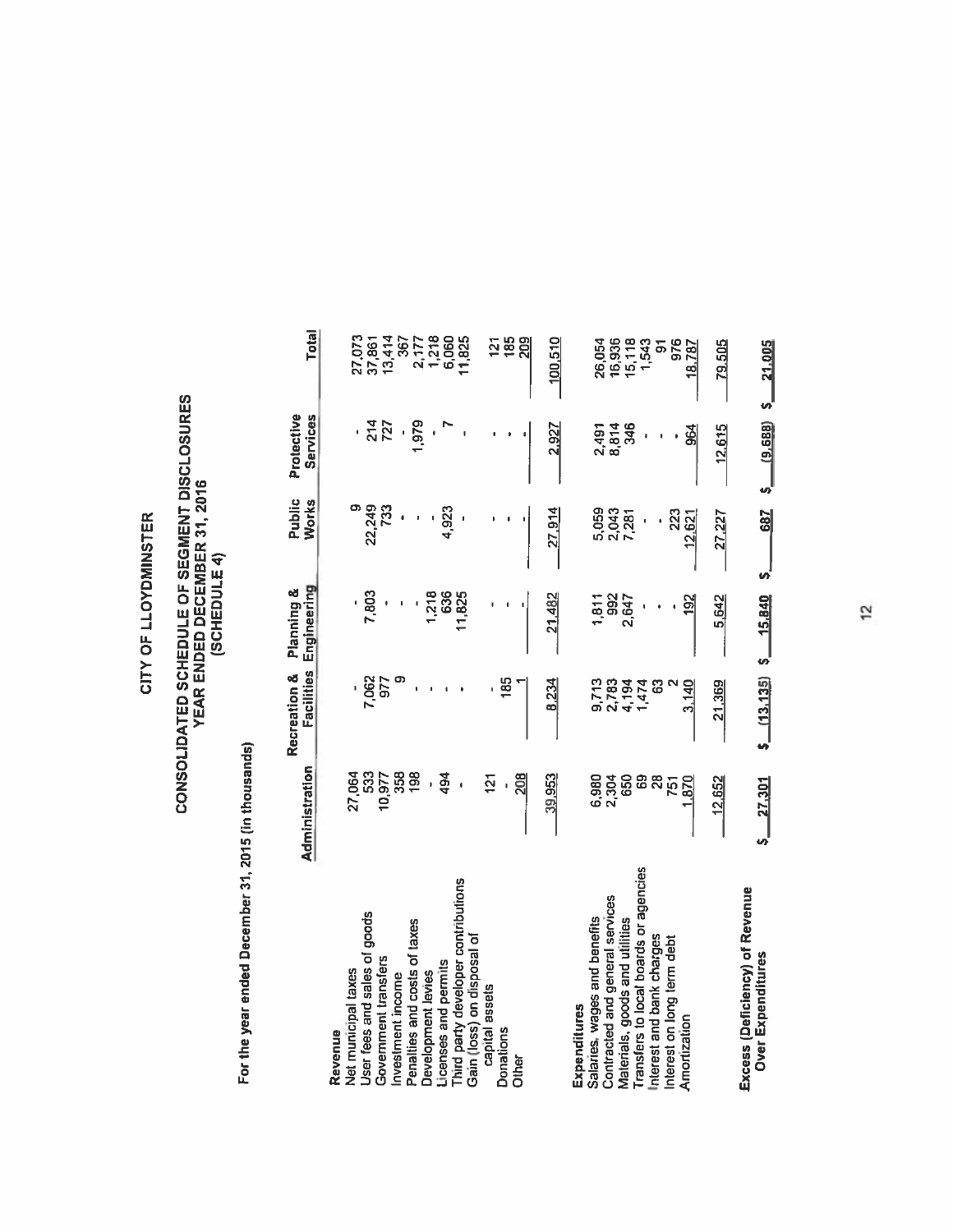### NOTES TO THE CONSOLIDATED FINANCIAL STATEMENTS YEAR ENDED DECEMBER 31, 2016

### 1. **Significant Accounting Policies**

The consolidated financial statements of the City of Lloydminster (the "City") are the representations of management prepared in accordance with Canadian public sector accounting standards. The significant accounting policies are summarized as follows:

### a) Reporting Entity

The consolidated financial statements include the assets, liabilities, revenues, expenses, changes in accumulated surplus, changes in net financial assets (debt) and cash flows of the reporting entity. The reporting entity is comprised of all organizations and enterprises which are controlled by the City, which include the following:

Vic Juba Community Theatre Board

Lloydminster Public Library

The Lloydminster Downtown Business Improvement District

**Lloydminster Facilities Corporation** 

Lloydminster Economic Development Corporation

The schedule of taxes levied includes operating requisitions for the Public and Catholic School Boards that are not part of the municipal reporting entity.

The statements exclude trust assets that are administered for the benefit of external parties. Interdepartmental and organizational transactions and balances are eliminated.

### b) Use of Estimates

The preparation of financial statements in conformity with Canadian generally accepted accounting principles requires management to make estimates and assumptions on such areas as allowance for doubtful accounts, employee benefits, environmental provisions and estimated useful lives of assets. These estimates and assumptions are based on the City's best information and judgment and may differ significantly from actual results.

### c) Basis of Accounting

The consolidated financial statements are prepared using the accrual basis of accounting. The accrual basis of accounting recognizes revenues as they are earned and measurable. Expenses are recognized in the period the goods and services are acquired and a liability is incurred or transfers are due, with the exception of pension expenditures as disclosed in 1(d).

### d) Defined Contribution Plan

The City participates in a multi-employer defined contribution pension plan for certain employees. Under the plan, the City's obligations are limited to their contributions. These contributions are recorded as expenditures in the year in which they become due.

### e) Investments

Investments are recorded in accordance with its policy for financial instruments, as described in Note 1 (o).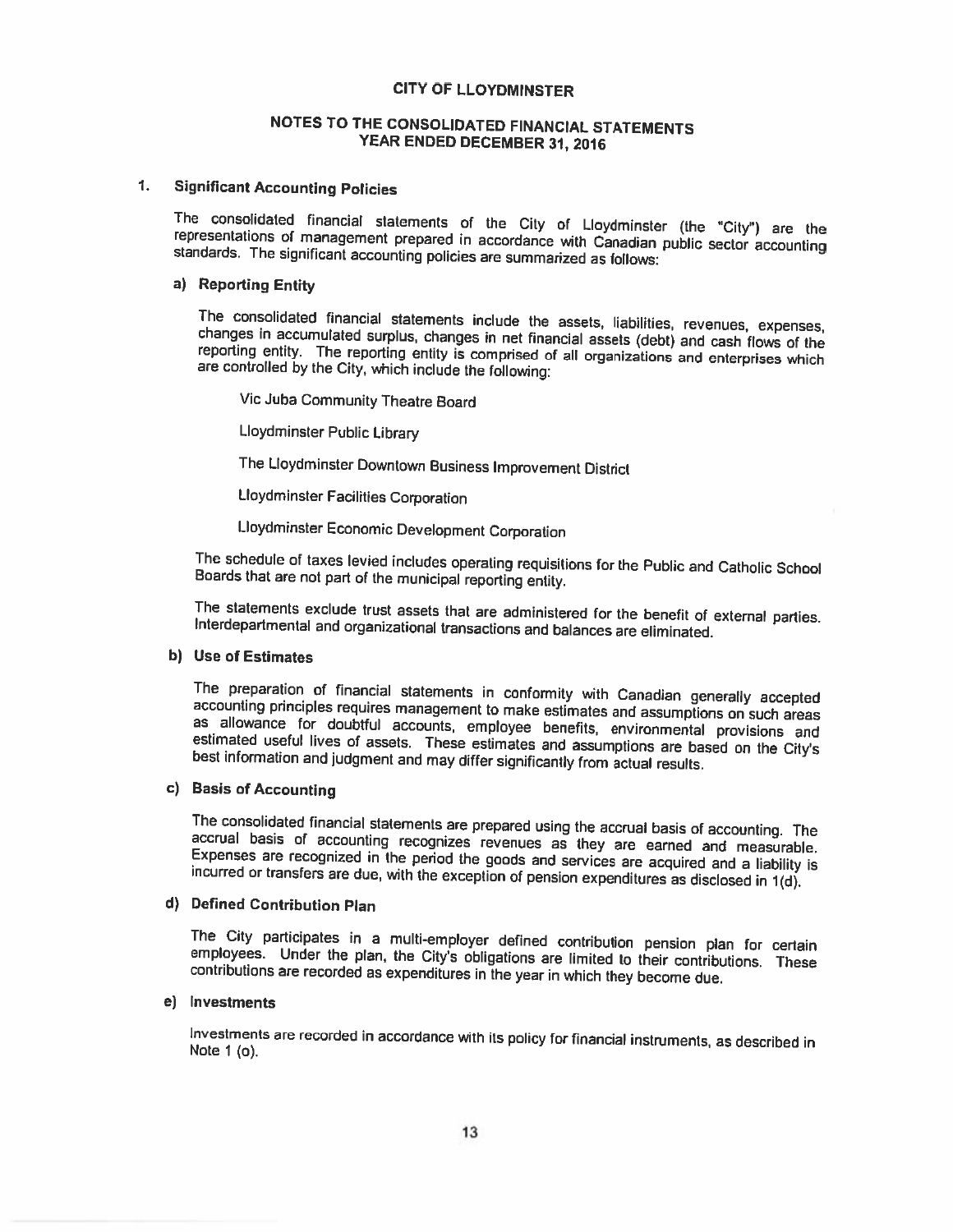### NOTES TO THE CONSOLIDATED FINANCIAL STATEMENTS YEAR ENDED DECEMBER 31, 2016

### 1. Significant Accounting Policies (continued)

### f) Inventories

Inventories of materials and supplies for consumption and inventories for resale are valued at the lower of cost or net realizable value with cost determined by the average cost method.

Land held for resale is recorded at the lower of cost or net realizable value. Cost includes costs for land acquisition and improvements required to prepare the land for servicing such as clearing, stripping and leveling charges. Related development costs incurred to provide infrastructure such as water and wastewater services, roads and sidewalks are recorded as tangible capital assets under their respective function.

### g) Tangible Capital Assets

Tangible capital assets are recorded at cost which includes all amounts that are directly attributable to acquisition, construction, development or betterment of the asset. Government contributions for the acquisition of capital assets are reported as revenue and do not reduce the related capital asset costs. The cost, less residual value, of the tangible capital assets are amortized on a straight-line basis over their estimated useful lives as follows:

| Land improvements       | 7 - 25 years    |
|-------------------------|-----------------|
| <b>Buildings</b>        |                 |
| Engineering structures  | $10 - 45$ years |
|                         | 10 - 75 years   |
| Machinery and equipment | $5 - 50$ years  |

Amortization is not charged in the year of acquisition. Assets under construction are not amortized until the asset is available for productive use.

Tangible capital assets received as contributions are recorded at their fair value at the date of receipt and also are recorded as revenue.

Leases are classified as capital or operating leases. Leases which transfer substantially all of the benefits and risks incidental to ownership of property are accounted for as capital leases. All other leases are accounted for as operating leases and the related lease payments are charged to expenses as incurred. At the inception of a capital lease, an asset and an obligation are recorded at an amount equal to the lesser of the present value of the minimum lease payments and the property's fair value at the beginning of such lease. Assets recorded under capital leases are amortized on the same straight-line method described above.

### h) Local Improvement Charges

Construction and borrowing costs associated with local improvement projects are recovered through annual special assessments during the period of the related borrowings. These levies are collectible from property owners for work performed by the City.

Where a taxpayer has elected to prepay the outstanding local improvement charges, such amounts are recorded as deferred revenue. Deferred revenue is amortized to revenue on a straight line basis over the remaining term of the related borrowings.

In the event that the prepaid amounts are applied against the related borrowings, the deferred revenue is amortized to revenue by an amount equal to the debt repayment.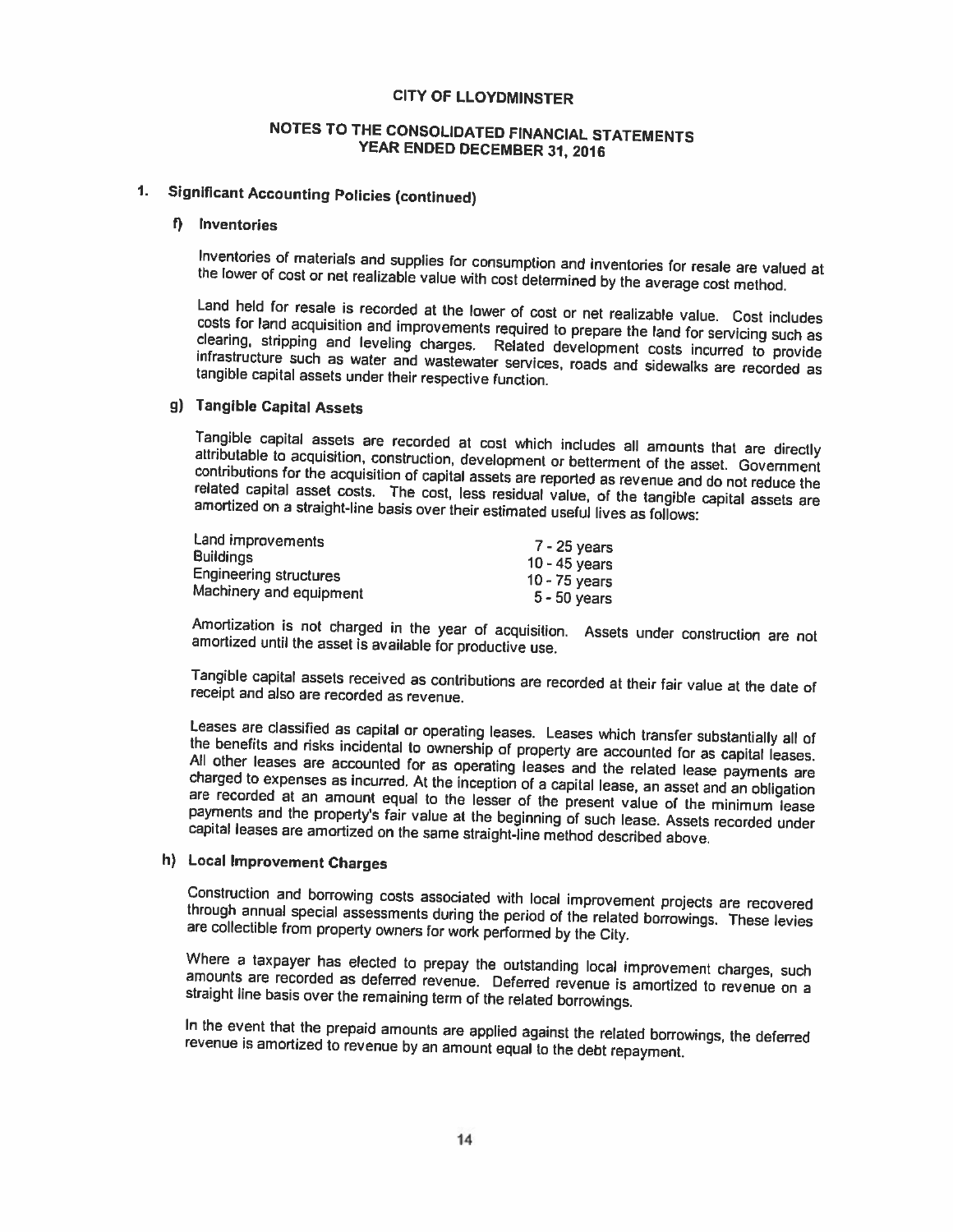### NOTES TO THE CONSOLIDATED FINANCIAL STATEMENTS YEAR ENDED DECEMBER 31, 2016

### 1. Significant Accounting Policies (continued)

### i) Reserves for Future Expenditures

Reserves are established at the discretion of Council to set aside funds for future operating and capital expenditures. Reserves represent a component of the Accumulated Surplus.

### i) Over-Levies and Under-Levies

Over-levies and under-levies arise from the difference between the actual levy made to cover each requisition and the actual amount requisitioned.

If the actual levy exceeds the requisition, the over-levy is accrued as a liability and property tax revenue is reduced. Where the actual levy is less than the requisition amount, the under-levy is accrued as a receivable and as property taxes.

Requisition tax rates in the subsequent year are adjusted for any over-levies or under-levies of the prior year.

### k) Developers' Levies

Developers' levies are estimated using the rates established by bylaw at the time of the agreement. Although there is an external restriction on funds received via legislation and/or agreement, the City does not have the future planning information required to determine an appropriate deferral. The levies are taken into income as they are received or become receivable.

### I) Deferred Revenue

Government transfers, contributions and other amounts are received from third parties pursuant to legislation, regulation or agreement and may only be used in the conduct of certain programs, in the completion of specific work or for the purchase of tangible capital assets. In addition, certain user charges and fees are collected for which the related services have yet to be performed. Revenue is recognized in the period when the related expenses are incurred, services performed or the tangible capital assets are acquired.

### m) Revenue Recognition

Revenues are recorded on the accrual basis. Revenues are recognized in the period in which the transactions or events occurred that gave rise to the revenues, provided the amount to be received can be reasonably estimated and collection is reasonably assured.

Government transfers are the transfer of assets from the senior levels of government that are not the result of an exchange transaction, are not expected to be repaid in the future or are the result of a direct financial return. Government transfers are recognized in the financial statements as revenue in the period in which events giving rise to the transfer occur, providing the transfers are authorized, any eligibility criteria have been met, and reasonable estimates of the amounts can be determined.

Property tax revenues are based on market value assessments and tax mill rates determined annually. Taxation revenues are recorded at the time tax billings are issued. Assessments are subject to appeal.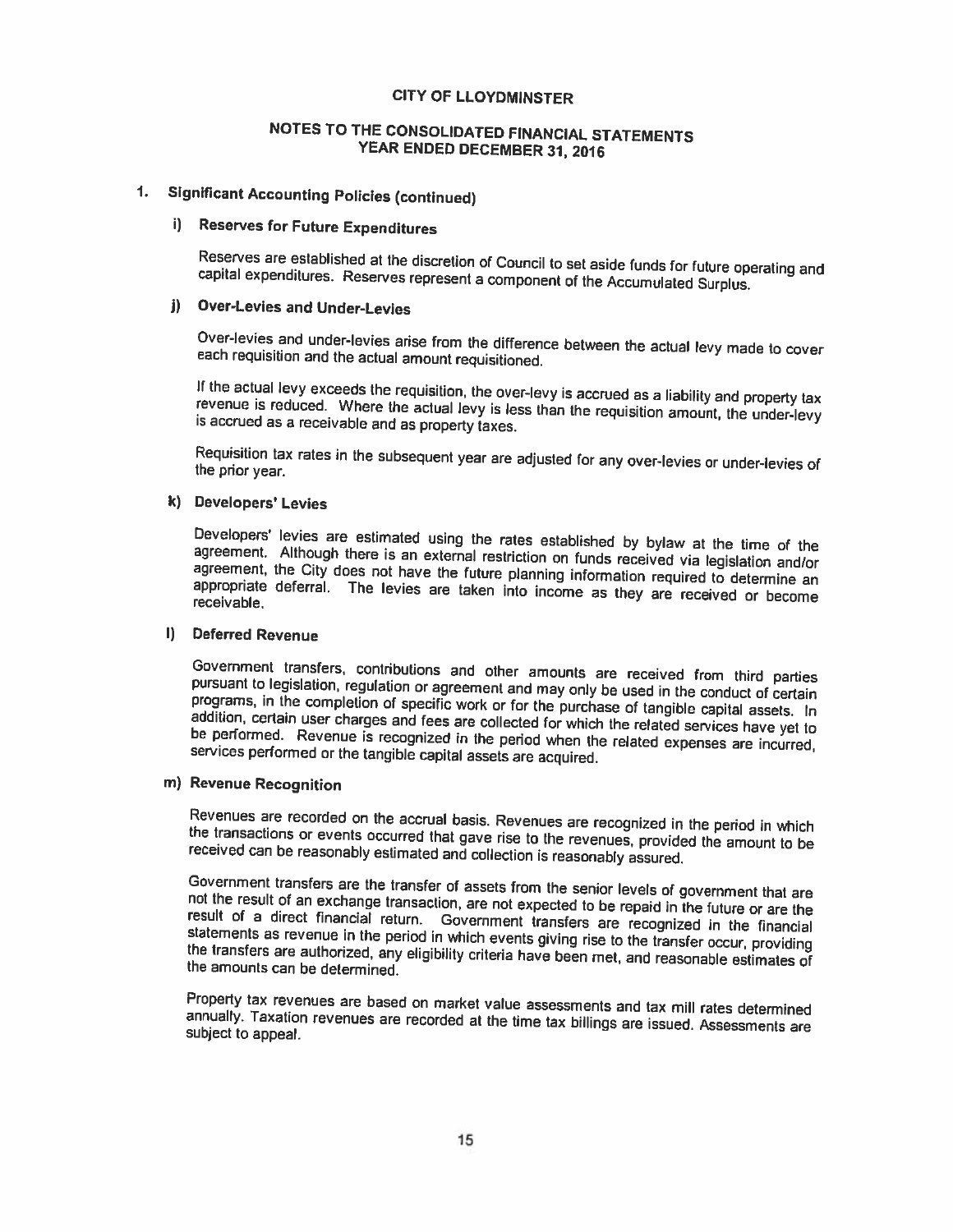### NOTES TO THE CONSOLIDATED FINANCIAL STATEMENTS YEAR ENDED DECEMBER 31, 2016

### $\mathbf 1$ . **Significant Accounting Policies (continued)**

### n) Landfill Closure and Post-Closure Liability

Environmental law requires closure and post-closure care of solid waste landfill sites. Closure care includes final covering and landscaping of the landfill and implementation of drainage and gas management plans. Post-closure care requirements include cap maintenance. groundwater monitoring, gas management system operations, inspections and annual reports. This requirement is being provided for over the estimated remaining life of the landfill site based on usage.

### o) Financial Instruments

Financial instruments are recorded at fair value when acquired or issued. In subsequent periods, financial assets with actively traded markets are reported at fair value, with any unrealized gains and losses reported in income. All other financial instruments are reported at amortized cost adjusted by transaction costs, which are amortized over the expected life of this instrument.

### 2. **Financial Instruments**

The City's financial instruments consist of cash and temporary investments, accounts receivable, investments, accounts payable and accrued liabilities, deposit liabilities, employee benefit liabilities and long term debt.

### Interest rate risk

Interest rate risk is the risk to the City's earnings that arise from fluctuations in interest rates and the degree of volatility of these rates. See Notes 3, 6 and 11.

### Credit risk

The City is exposed to credit risk on receivables from taxpayers and customers. In order to reduce its credit risk, the City reviews credit limits on a regular basis. Concentration of credit risk is limited due to the diverse customer base covered by the City's operations.

### Liquidity risk

Liquidity risk is the risk that an entity will encounter difficulty in meeting obligations associated with financial liabilities. The City is exposed to this risk mainly in respect of funds from its customers, accounts payable, and long term debt.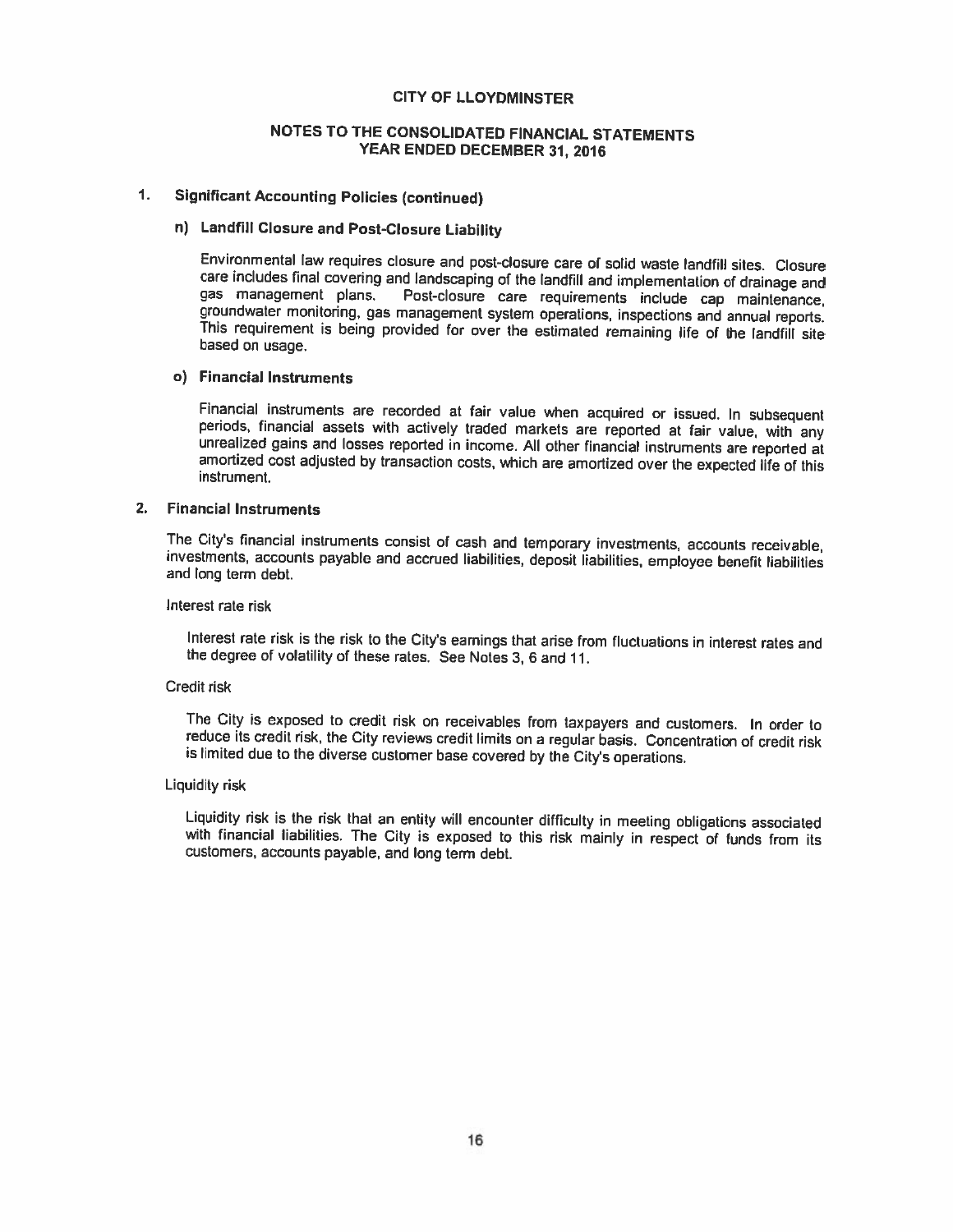### NOTES TO THE CONSOLIDATED FINANCIAL STATEMENTS YEAR ENDED DECEMBER 31, 2016

### $3.$ **Cash and Temporary Investments**

|                               | 2016                      | 2015                   |
|-------------------------------|---------------------------|------------------------|
| Cash<br>Temporary investments | 12,300,106<br>13,000,000  | 6,535,112<br>5,000,000 |
|                               | \$25,300,106 \$11,535,112 |                        |

Cash consists of cash on hand and balances with banks and brokers available for operations. Temporary investments are short-term deposits with maturities of one year or less.

Included in cash and temporary investments are restricted monies totaling \$3,897,297 (2015 -\$2,353,793) received through government transfers to be used exclusively for operating and capital projects, amounts have been recorded through deferred revenue and restricted reserves.

Included in cash and temporary investments are restricted funds totaling \$58,539 (2015 - \$76,918) held on behalf of the Vermilion River Regional Alliance, a group which the City took over financial management of in 2013. The liability associated with the funds being held is included in accounts payable and accrued liabilities.

The City has a demand operating credit facility with a maximum borrowing limit of \$12,500,000 that bears interest at the prime rate minus 0.75% per annum. This credit facility is secured by all book accounts and book debt. The balance drawn on the revolving loan at December 31, 2016 was \$0  $(2015 - $0)$ .

### **Receivables** 4.

|                                                                       | 2016                 | 2015                 |
|-----------------------------------------------------------------------|----------------------|----------------------|
| Current taxes and grants in lieu of taxes<br>Arrears taxes receivable | 1,616,329<br>66,076  | 1,084,830<br>342,397 |
|                                                                       | 1,682,405            | 1,427,227            |
| Trade accounts receivable<br>Less: allowance for doubtful accounts    | 9,094,076<br>180,489 | 5,539,837<br>180,472 |
|                                                                       | 8,913,587            | <u>5,359,365</u>     |
|                                                                       | \$10,595,992         | 6,786,592<br>S.      |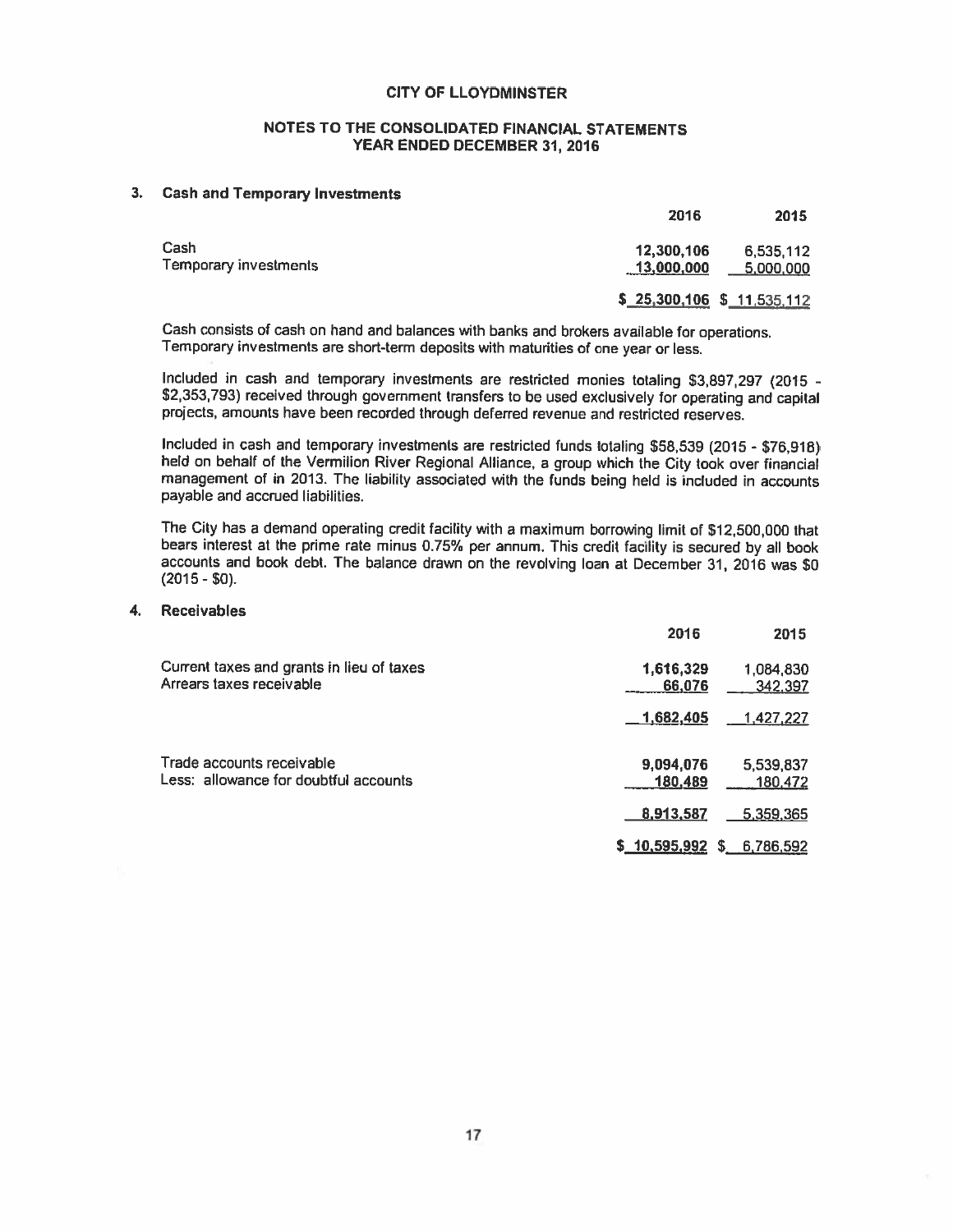### NOTES TO THE CONSOLIDATED FINANCIAL STATEMENTS YEAR ENDED DECEMBER 31, 2016

### 5. **Land and Inventories for Resale**

|                                            | 2016                   | 2015                   |
|--------------------------------------------|------------------------|------------------------|
| Residential:                               |                        |                        |
| Land being developed<br>Available for sale | 2,705,306<br>3,751,018 | 2,689,464<br>3,818,203 |
| Commercial:                                | 6,456,324              | 6,507,667              |
| Land being developed                       | 2,867,525              | 3,344,175              |
| Available for sale                         | 3.869.164              | 3,879,326              |
|                                            | 6,736,689              | 7,223,501              |
| Raw land held for future development       | 5,495,112              | 6,619,764              |
| Gift shop inventory                        | 43,224                 | <u>43,108</u>          |
|                                            | \$18,731,349           | \$20,394,040           |

### 6. Investments

|                                            | 2016                |                     | 2015                 |                     |
|--------------------------------------------|---------------------|---------------------|----------------------|---------------------|
|                                            | Cost                | <b>Market Value</b> | Cost                 | Market Value        |
| <b>Equity shares</b><br>Notes and deposits | 40,845<br>5,080,000 | 40,845<br>5,076,000 | 40.017<br>10,080,000 | 40,017<br>9,870,000 |
|                                            | 5,120,845           | 5,116,845           | \$_10,120,017        | \$ 9,910,017        |

Equity shares include equity common shares of local credit unions and co-operatives carried at cost.

Notes and deposits have effective interest rates of 1.35% to 2.80% with maturity dates ranging from February 8, 2017 to February 8, 2021. Notes and deposits are carried at the lower of cost and market value in accordance with the City's policy for financial instruments, as described in Note  $1<sub>(o)</sub>$ .

### 7. Deferred Revenue

Deferred revenue consists of funds received which relate to expenditures to be incurred in future periods, as follows:  $\sim$   $\sim$   $\sim$ 

|                                                       | 2016            | 2015      |
|-------------------------------------------------------|-----------------|-----------|
| Alberta - Family and Community Support Services Grant | 11,392          | 25.915    |
| Other grants                                          | 316,377         | 20,500    |
| Prepaid taxes                                         | 1,121,491       | 916,624   |
| Prepaid licenses, rental and utilities                | 448.579         | 544.088   |
| <b>Gift certificates</b>                              | 106,673         | 100,970   |
| Other                                                 | 5,501           |           |
|                                                       | $$2.010.013$ \$ | 1.608.097 |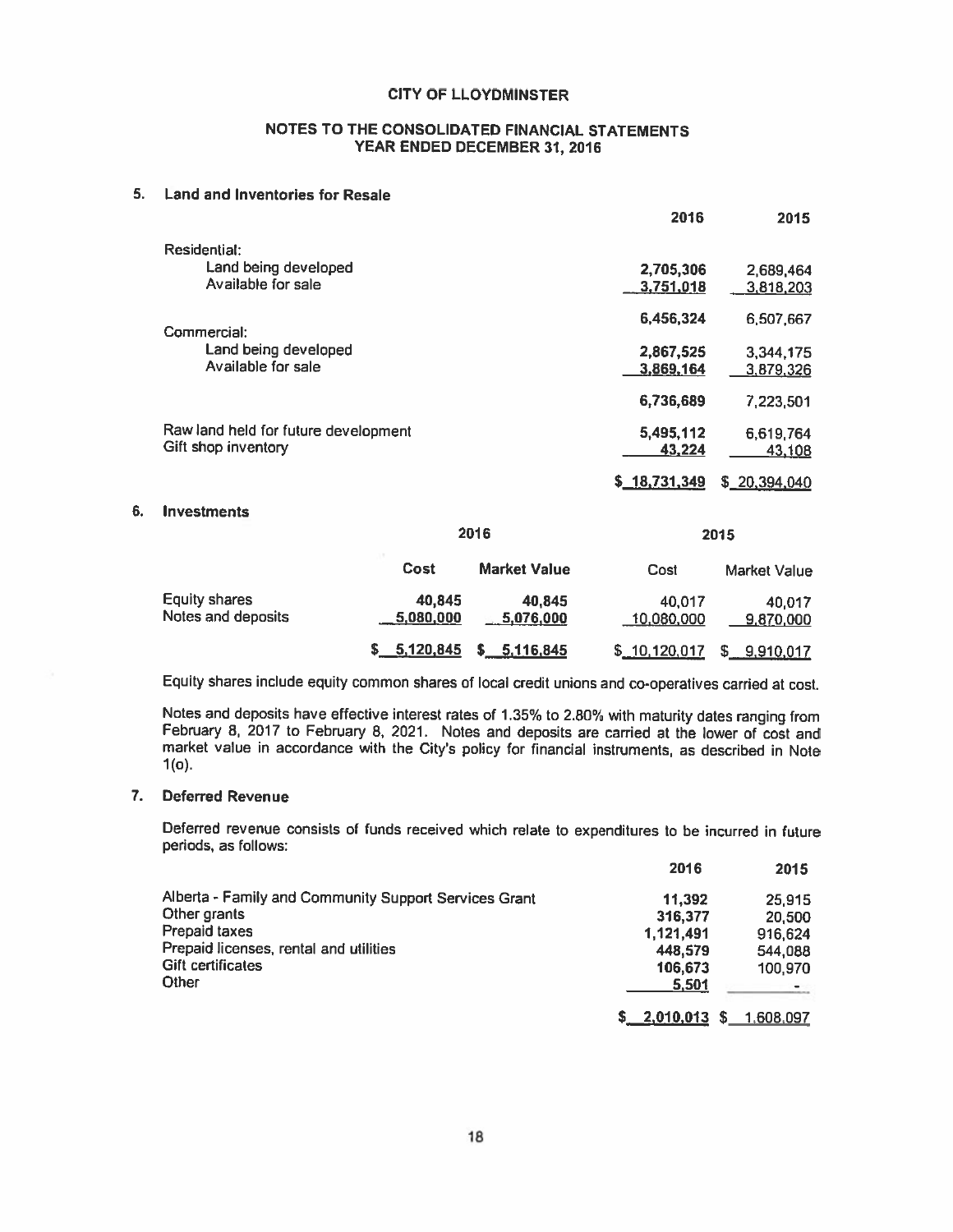### NOTES TO THE CONSOLIDATED FINANCIAL STATEMENTS YEAR ENDED DECEMBER 31, 2016

### **Employee Benefit Obligations** 8.

|                          | 2016      | 2015           |
|--------------------------|-----------|----------------|
| Regular payroll          | 548,124   | 1,160,166      |
| Vacation                 | 439.213   | 377.611        |
| Post-employment benefits | 429.997   | <u>338,876</u> |
|                          | 1,417,334 | \$ 1,876,653   |

### **Regular payroll**

The regular payroll liability is comprised of payroll owed to employees for days worked that will not be paid until the next fiscal year.

### **Vacation**

The vacation liability is comprised of the vacation time that employees are deferring to future years. Employees have either earned the benefits (and are vested) or are entitled to these benefits within the next budgetary years.

### **Post-employment benefits**

The City provides a sick leave benefit plan. This plan is based on the accumulation of sick leave credits to a maximum of 120 days. If not utilized during their employment term, the employee is entitled to a cash payment upon retirement based on one-half of the accumulated credit.

The City has not obtained an actuarial accounting valuation for the sick leave benefit plan. The maximum accumulated sick leave liability is \$3,151,808 (2015 - \$2,694,550). The City does not expect to have to pay the full amount and has accrued only a portion of the total liability.

### **Defined Contribution Plan** 9.

The Manulife Financial Pension Plan is funded by employee and employer contributions at a rate of 5% of the employee's earnings. Pension benefits are based on accumulated contributions and investment earnings. Under the defined contribution plan, the City's obligations are limited to its contributions.

Details of the Manulife Financial Pension Plan are as follows:

|                                                 |   | 2016       | 2015    |
|-------------------------------------------------|---|------------|---------|
| Number of active City members                   |   | 208        | 221     |
| Member contribution rate (percentage of salary) |   | 5.00%      | 5.00%   |
| City contribution rate (percentage of salary)   |   | 5.00%      | 5.00%   |
| Member contributions for the year               | s | 570.572 \$ | 516,963 |
| City contributions                              |   | 549.744 \$ | 494.945 |

سام ساسا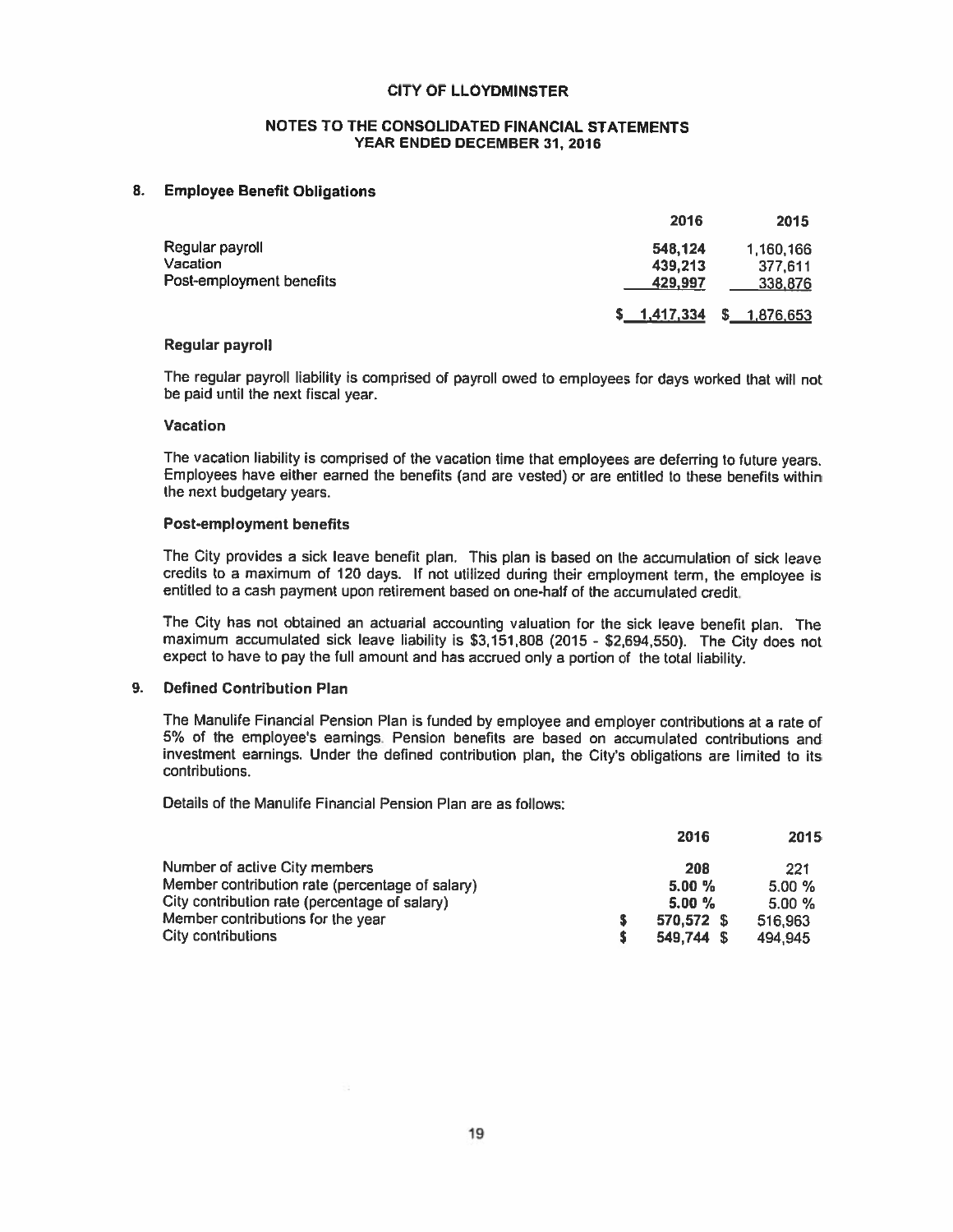### NOTES TO THE CONSOLIDATED FINANCIAL STATEMENTS YEAR ENDED DECEMBER 31, 2016

### 10. Landfill Closure and Post-Closure Liability

The estimated total liability is based on the sum of discounted future cash flows for closure and post-closure activities for 25 years after closure using a discount rate of 3.32% and assuming annual inflation of 2%.

The accrued liability portion is based on the cumulative capacity of Phase 1 of the landfill used at year end compared to the estimated total Phase 1 landfill capacity. Based on the 2006 Functional Landfill Study prepared by an independent consultant, management estimates that 14.85% of the total Phase 1 capacity has been utilized. The Phase 1 site is expected to reach capacity in approximately the year 2046.

The City has not yet designated assets for settling closure and post-closure liabilities.

The following summarizes the total net present value for the estimated costs of Phase 1 of the Sanitary Landfill closure and post closure care:

|                                                         | 2016                      | 2015       |
|---------------------------------------------------------|---------------------------|------------|
| Estimated closure and post-closure costs, present value | $$6,373,536$ $$6,525,956$ |            |
| Estimated capacity used                                 | 14.85%                    | $13.28 \%$ |
| Amount accrued to December 31, 2016                     | 946,467 S                 | 866.359    |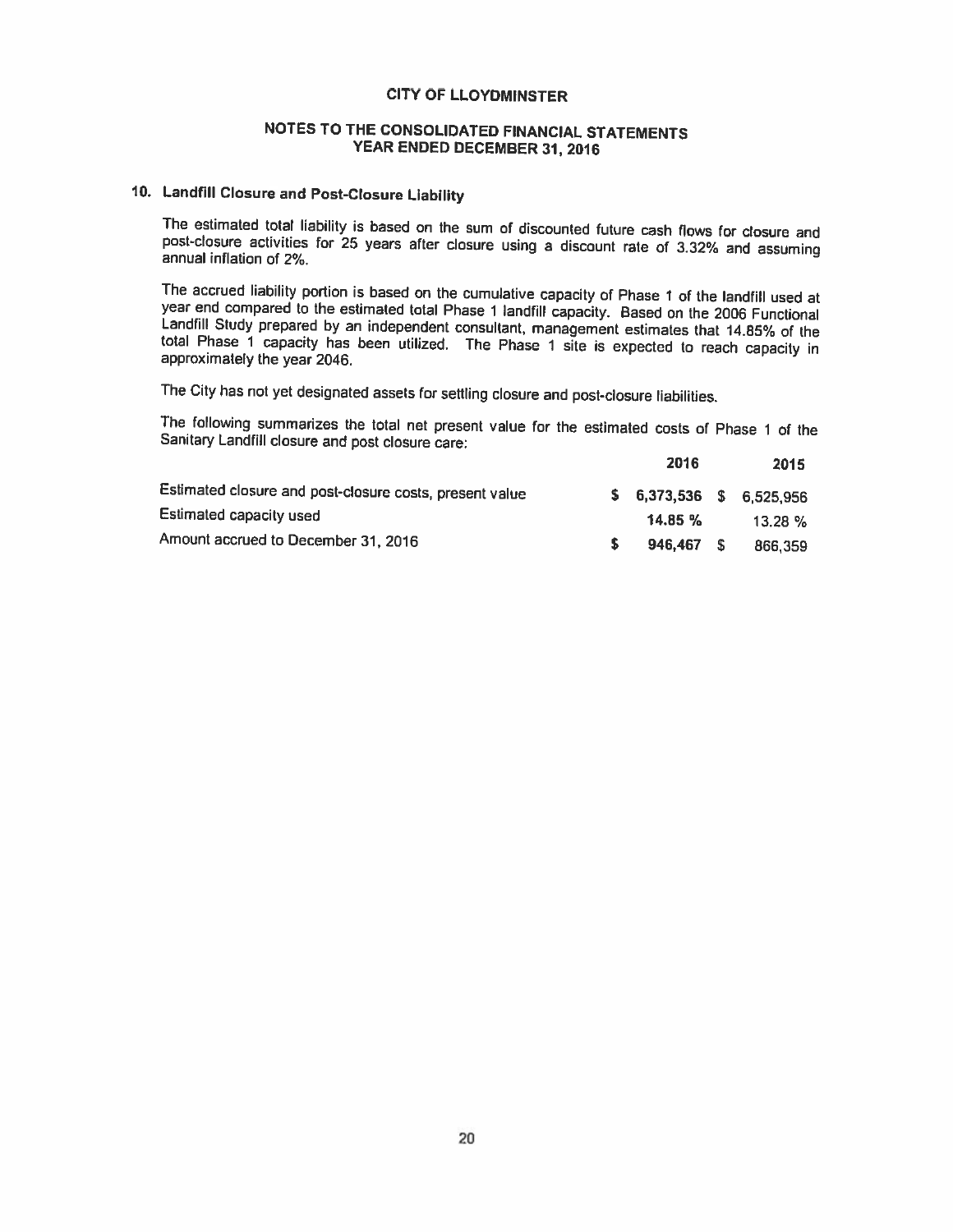### NOTES TO THE CONSOLIDATED FINANCIAL STATEMENTS YEAR ENDED DECEMBER 31, 2016

### 11. Long Term Debt

|     |                                                         | 2016          | 2015          |
|-----|---------------------------------------------------------|---------------|---------------|
| (a) | Debenture debt - Husky Land                             | 1,292,346     |               |
| (b) | Debenture debt - RCMP Building                          | 5,484,774     | 5,749,805     |
| (c) | Debenture debt - Operations Centre                      | 17,822,427    | 18,644,014    |
| (d) | Debenture debt - North South Corridor                   | 5,083,636     | 5,294,873     |
| (e) | Debenture debt - 25th Street Sanitary Trunk (Lakeside)  | 2,446,780     | 2,549,562     |
| (f) | Debenture debt - 25th Street Sanitary Trunk (53 Avenue) | 1,346,486     | 1,400,000     |
| (g) | Debenture debt - 2015 W&S Replacement Program           | 2,385,686     |               |
| (h) | Debenture debt - 2016 W&S Replacement Program           | 1,850,000     |               |
| (i) | Debenture debt - Outdoor Pool Upgrade                   | 317,806       | 350,000       |
| (i) | Debenture debt - Russ Robertson Expansion               | 1,303,252     |               |
|     |                                                         | \$ 39,333,193 | \$ 33,988,254 |

- The debenture is repayable to Alberta Capital Finance Authority and bears interest at a rate  $(a)$ of 3.058% per annum and matures on December 15, 2036. Semi annual payments are \$43,428.
- The debenture is repayable to Alberta Capital Finance Authority and bears interest at a rate  $(b)$ of 2.942% per annum and matures on December 17, 2032. Semi annual payments are \$216,128.
- $(c)$ The debenture is repayable to Alberta Capital Finance Authority and bears interest at a rate of 3.033% per annum and matures on March 15, 2033. Semi annual payments are \$690,438.
- The debenture is repayable to Alberta Capital Finance Authority and bears interest at a rate  $(d)$ of 2.957% per annum and matures on December 15, 2034. Semi annual payments are \$183,128.
- $(e)$ The debenture is repayable to Alberta Capital Finance Authority and bears interest at a rate of 2.511% per annum and matures on March 16, 2035. Semi annual payments are \$83,081.
- $(f)$ The debenture is repayable to Alberta Capital Finance Authority and bears interest at a rate of 2.718% per annum and matures on September 15, 2035. Semi annual payments are \$45,602.
- The debenture is repayable to Alberta Capital Finance Authority and bears interest at a rate  $(q)$ of 1.860% per annum and matures on June 15, 2026. Semi annual payments are \$137,564.
- $(h)$ The debenture is repayable to Alberta Capital Finance Authority and bears interest at a rate of 2.299% per annum and matures on December 15, 2026. Semi annual payments are \$104,068.
- $(i)$ The debenture is repayable to Alberta Capital Finance Authority and bears interest at a rate of 1.835% per annum and matures on September 15, 2025. Semi annual payments are  $$19,235.$
- The debenture is repayable to Alberta Capital Finance Authority and bears interest at a rate  $(i)$ of 2.081% per annum and matures on March 15, 2026. Semi annual payments are \$75,951.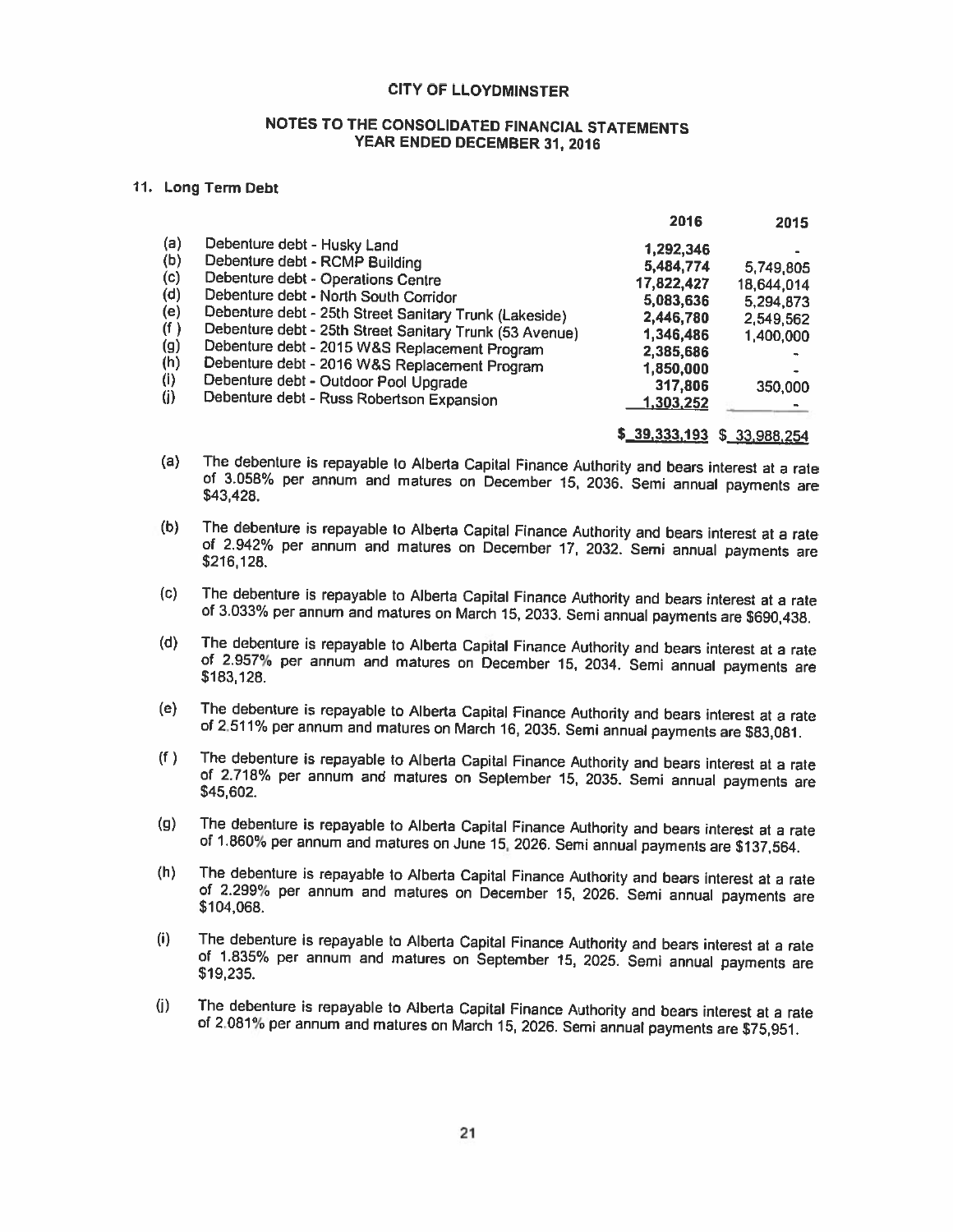### NOTES TO THE CONSOLIDATED FINANCIAL STATEMENTS YEAR ENDED DECEMBER 31, 2016

### 11. Long Term Debt (cont'd)

 $12.$ 

Aggregate annual maturities based on current interest rates and terms of repayment follow:

| 2017<br>2018<br>2019<br>2020<br>2021<br>2022 and subsequent |                                                           | 3,197,246<br>3,197,246<br>3,197,246<br>3,197,246<br>3,197,246<br>33,472,872 |                  |  |
|-------------------------------------------------------------|-----------------------------------------------------------|-----------------------------------------------------------------------------|------------------|--|
|                                                             | Less: amounts representing interest                       | (10, 125, 909)                                                              |                  |  |
|                                                             |                                                           | \$_39,333,193                                                               |                  |  |
|                                                             | <b>Obligations Under Capital Lease</b>                    |                                                                             |                  |  |
|                                                             |                                                           | 2016                                                                        | 2015             |  |
| a)<br>b)                                                    | Capital lease - golf carts<br>Capital lease - reelmasters | \$<br>17,200 \$<br>56,155                                                   | 32,845<br>71,991 |  |
|                                                             |                                                           | 73,355                                                                      | 104,836<br>S     |  |

The capital lease bears interest at a rate of 9.507% per annum, repayable in blended  $a)$ payments of \$3,041 for the months of May through October each year. The lease matures on November 1, 2017 and is secured by the specified equipment.

The capital lease bears interest at a rate of 7.50% per annum, repayable in blended b) payments of \$3,472 for the months of May through October each year and a \$20,571 option to purchase at the end of the lease. The lease matures on November 1, 2018 and is secured by the specified equipment.

The following is a schedule of future minimum lease payments together with the balance of the obligation under capital lease.

| 2017<br>2018<br>2019                | 39,078<br>41,403 |
|-------------------------------------|------------------|
| Total minimum lease payments        | 80,481           |
| Less: amounts representing interest | (7, 126)         |
|                                     | <u>73,355</u>    |

Included in interest on long term debt is \$7,540 of interest paid on capital lease obligations.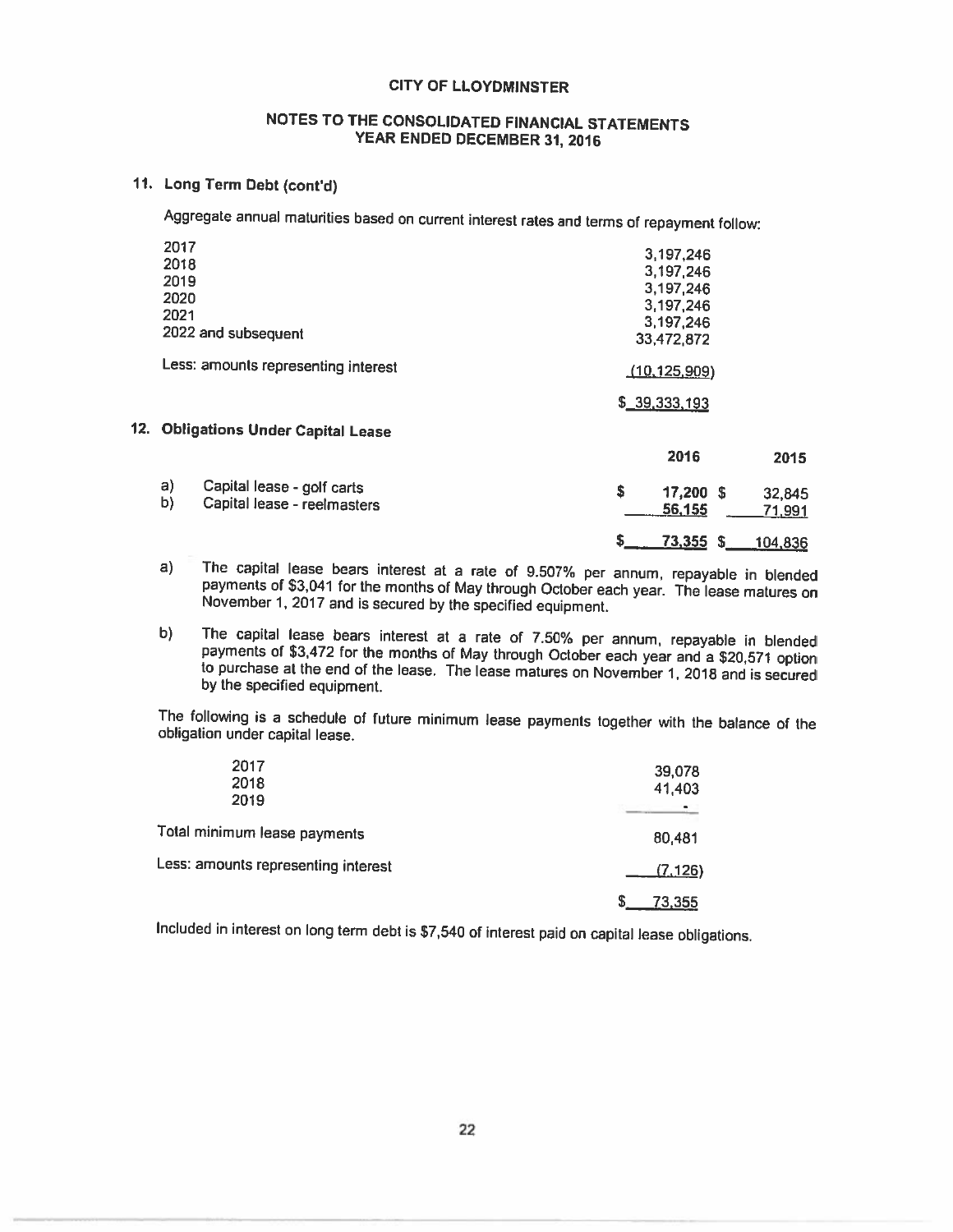### NOTES TO THE CONSOLIDATED FINANCIAL STATEMENTS YEAR ENDED DECEMBER 31, 2016

### 13. Segment Disclosures

The segments have been selected based on the City's municipal financial planning and budget processes. City services are provided by departments. Certain departments that have been disclosed in the segmented information, along with the services they provide, are as follows:

 $(a)$ **Protective Services** 

> Protective services operate 911 emergency response, by-law enforcement, RCMP contract operations, fire prevention and suppression.

 $(b)$ **Public Works** 

> Public works provides engineering services, maintains roadway surfaces, street lighting, traffic signals, operates the storm drainage system and the City equipment pool. Utilities operation is divided between solid waste management, recycling, collection and landfill operation. Water and sewer operations are divided between water and sewer utility which operates water intake, treatment, distribution and sanitary sewage treatment and removal.

Administration  $(c)$ 

> Administration manages municipal buildings, property assessment contract services, City investments, cash collection and management services. It also oversees grants to senior citizen's taxi service and the handivan service.

 $(d)$ Planning & Engineering

> Planning & engineering carries out zoning and subdivision approvals, issues development permits and manages building permits and inspections, development levies, contributed tangible capital assets and residential and commercial lots sales.

 $(e)$ **Recreation & Facilities** 

> Recreation & facilities operates economic development and tourism programs, recreation facilities including parks, airport services, cemetery, campground, swimming pools, arenas, museum and art gallery and oversees community grant programs including family and community support services. It also oversees grants to Lloydminster Public Library and Theatre.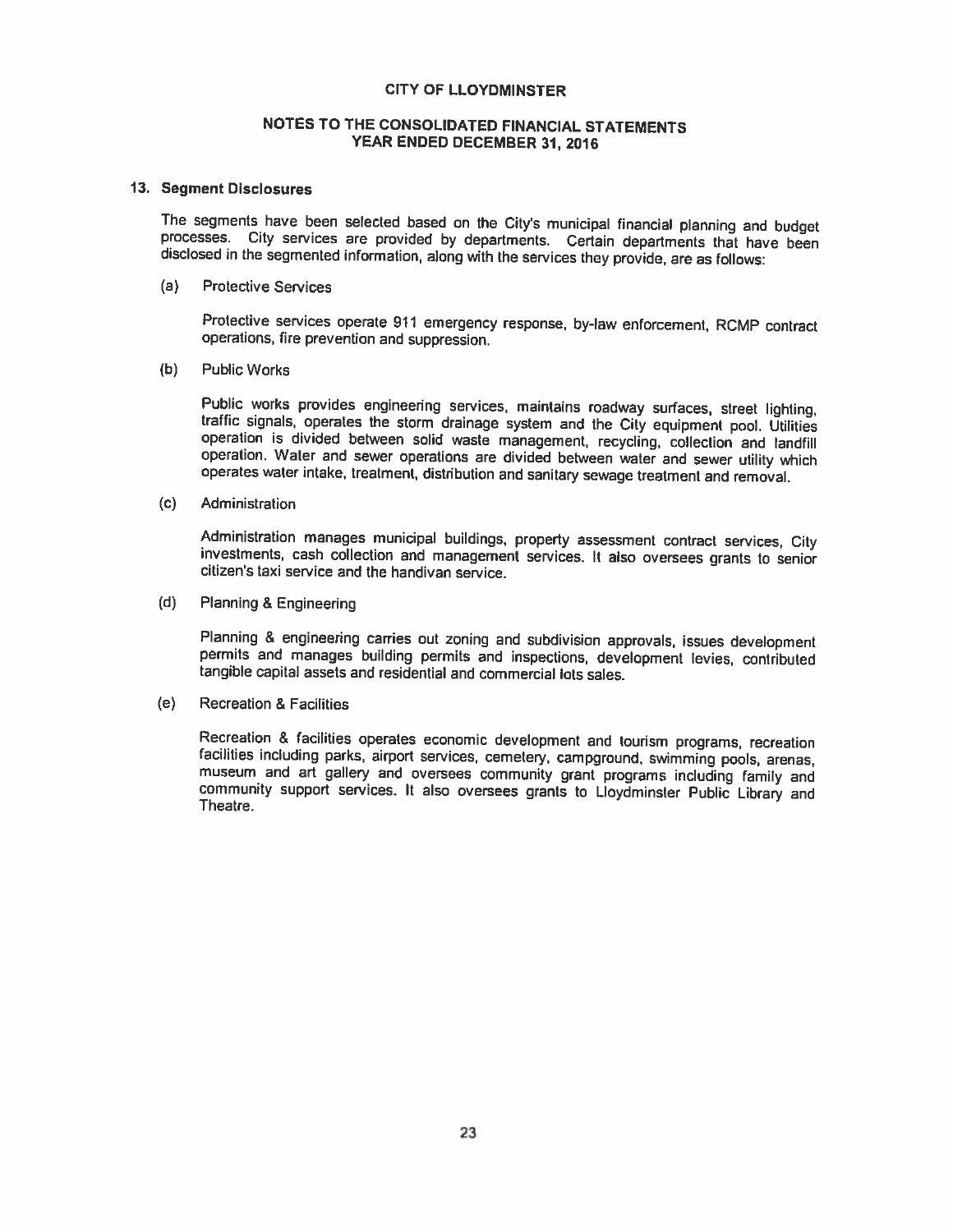### NOTES TO THE CONSOLIDATED FINANCIAL STATEMENTS YEAR ENDED DECEMBER 31, 2016

### 14. Surplus

 $15.$ 

16.

|                                                                |                        |                                         |                                                    | 2016                        | 2015                      |
|----------------------------------------------------------------|------------------------|-----------------------------------------|----------------------------------------------------|-----------------------------|---------------------------|
| Surplus invested in tangible capital assets<br>General surplus |                        |                                         |                                                    | 436, 427, 794<br>29,937,957 | 429,417,903<br>20,077,537 |
|                                                                |                        |                                         |                                                    | \$466,365,751               | \$449,495,440             |
| <b>Internal Reserves</b>                                       |                        |                                         |                                                    |                             |                           |
|                                                                | Opening<br>balance     | <b>Transfers</b><br>from other<br>funds | <b>Transfers</b><br>to other<br>funds              | <b>Interest</b><br>earned   | Closing<br>balance        |
| Equipment pool<br>Offsite reserves<br>Subdivision prepaid      | 1,771,088<br>6,831,985 | 1,278,989                               | (402, 964)<br>(197, 350)                           | 37,676<br>135,817           | 2,684,789<br>6,770,452    |
| improvement                                                    | 2,004,241              |                                         |                                                    | 28,526                      | 2,032,767                 |
| Engineering capital                                            | 539,059                | 95,926                                  |                                                    | 4,518                       | 639,503                   |
| Revolving capital fund / CTF                                   | 2,816,920              |                                         |                                                    | 40,093                      | 2,857,013                 |
| Park development assessment                                    | 36,407                 |                                         |                                                    | 518                         | 36,925                    |
| Parks and recreation capital                                   | 762,353                |                                         |                                                    | 10,851                      | 773,204                   |
| New cultural facility                                          | 101,495                |                                         |                                                    | 1,445                       | 102,940                   |
|                                                                |                        |                                         | $$14,863,548$ \$ 1,374,915 \$ (600,314) \$ 259,444 |                             | \$15,897,593              |
| <b>Restricted Reserves</b>                                     |                        |                                         |                                                    |                             |                           |
|                                                                | Opening<br>balance     | <b>Transfers</b><br>from other<br>funds | <b>Transfers</b><br>to other<br>funds              | <b>Interest</b><br>earned   | <b>Closing</b><br>balance |
| AB Federal gas tax fund                                        | 1,186,454              | 1,064,243                               | (31, 529)                                          | 16,780                      | 2,235,948                 |
| SK Federal gas tax fund<br>Public reserve - municipal          | 1,126,428<br>164.178   | 715,133                                 | (556, 027)                                         | 18,929<br>2,337             | 1,304,463<br>166,515      |
|                                                                |                        |                                         |                                                    |                             |                           |

### 17. Contractual Obligations and Commitments

The City of Lloydminster is committed to support any requisition increase that may arise from any future operating deficit and debt servicing costs resulting from the construction of the Pioneer House and renovations to the Pioneer Lodge.

\$ 2,477,060 \$ 1,779,376 \$ (587,556) \$

38,046 \$3,706,926

### 18. Subsequent Events

As per terms of an agreement between the City and the Lloydminster Economic Development Corporation, the City will take possession of all property for the consideration of \$1. Effective February 26, 2017 the Lloydminster Economic Development Corporation ceased operations.

### 19. Approval of Financial Statements

Council and Management have approved these consolidated financial statements.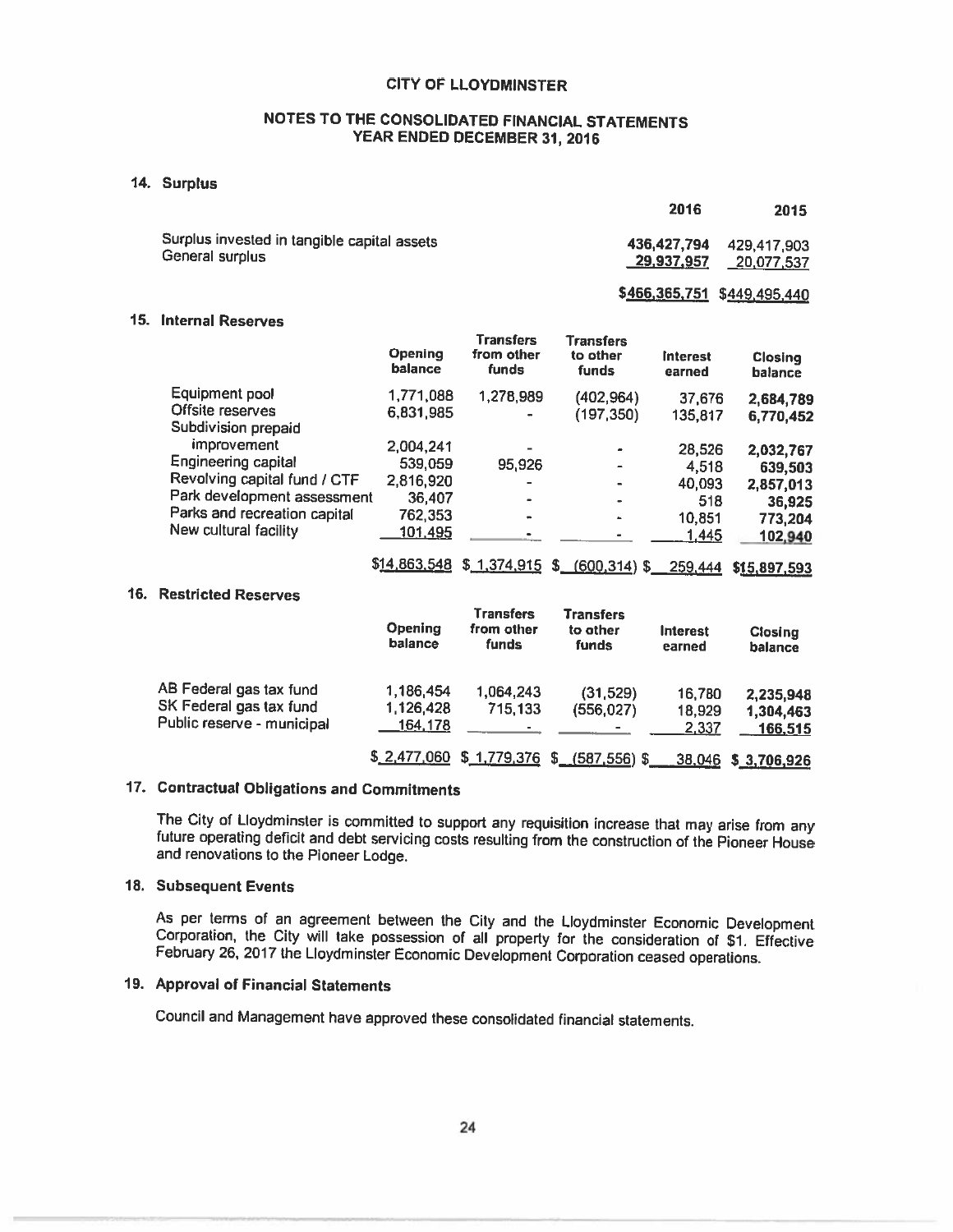### NOTES TO THE CONSOLIDATED FINANCIAL STATEMENTS YEAR ENDED DECEMBER 31, 2016

### 20. Comparative Amounts

Certain 2015 comparative figures have been reclassified to conform with the financial statement presentation adopted in the current year. The reclassifications resulted in no effect on reported net income.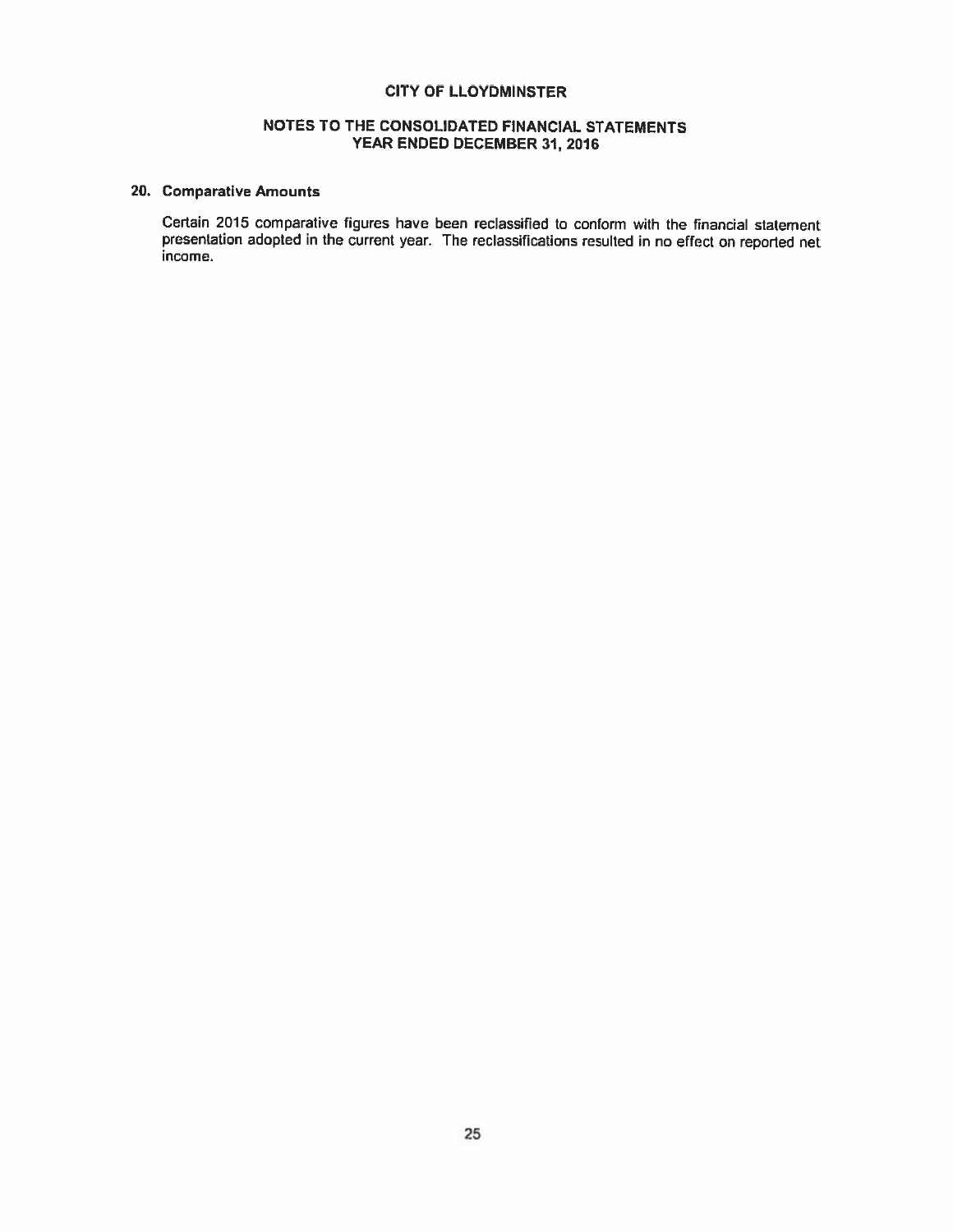### **Exhibit "A" - Effective January 1, 2016 - December 31, 2016**



|                 | Level 1 | Level 2                                              | Level 3      | Level 4   |
|-----------------|---------|------------------------------------------------------|--------------|-----------|
| <b>Band No:</b> | (Start) | (2080 Hours)                                         | (4160 Hours) | (6240 Hou |
| <b>Band 8</b>   | \$39.13 | 40.35                                                | 41.62        | \$42.86   |
|                 |         | <b>Heavy Duty Technician</b>                         |              |           |
|                 |         | <b>Development Coordinator</b>                       |              |           |
|                 |         | <b>Engineering Support Specialist</b>                |              |           |
|                 |         | <b>Lead Building Maintenance</b>                     |              |           |
|                 |         | <b>Lead GIS Technician</b>                           |              |           |
|                 |         | <b>Project Lead - Traffic Branch</b>                 |              |           |
|                 |         | <b>Project Lead - Utilities Branch</b>               |              |           |
| <b>Band 7</b>   | \$35.95 | \$36.72                                              | \$37.51      | \$38.30   |
|                 |         | Planner 1                                            |              |           |
| <b>Band 6</b>   | \$32.23 | \$33.19                                              | \$34.17      | \$35.20   |
|                 |         | <b>CAD Technician</b>                                |              |           |
|                 |         | <b>Coordinator, Advertising and Sales</b>            |              |           |
|                 |         | <b>Coordinator, Community Development</b>            |              |           |
|                 |         | Coordinator, Legislative Services                    |              |           |
|                 |         | Coordinator, RCMP and Exhibits                       |              |           |
|                 |         | <b>Coordinator, Marketing</b>                        |              |           |
|                 |         | <b>GIS Technician</b>                                |              |           |
|                 |         | <b>Land Use Technician</b>                           |              |           |
|                 |         | Mechanic - Journeyman                                |              |           |
|                 |         | <b>Planning Technician</b>                           |              |           |
|                 |         | <b>Project Technician</b>                            |              |           |
|                 |         | <b>Network Analyst</b>                               |              |           |
|                 |         | <b>Systems Analyst</b>                               |              |           |
|                 |         | <b>Stores</b>                                        |              |           |
|                 |         | Welder - Journeyman                                  |              |           |
| <b>Band 5</b>   | \$28.62 | \$29.48                                              | \$30.37      | \$31.28   |
|                 |         | <b>Building Maintenance Technician</b>               |              |           |
|                 |         | <b>Computer Support Technician</b><br>Lab Technician |              |           |
|                 |         | <b>Plant Operator</b>                                |              |           |
|                 |         | <b>Senior Accounting Clerk</b>                       |              |           |
|                 |         | <b>Senior Equipment Operator</b>                     |              |           |
|                 |         | <b>Head Concrete Finisher</b>                        |              |           |
| <b>Band 4</b>   | \$25.43 | \$26.19                                              | \$26.99      | \$27.78   |
|                 |         | 911 Admin Support                                    |              |           |
|                 |         | <b>Admin Support 4</b>                               |              |           |
|                 |         | <b>Bylaw Enforcement Officer</b>                     |              |           |
|                 |         | <b>Equipment Operator</b>                            |              |           |
|                 |         | <b>Intermediate Accounting Clerk</b>                 |              |           |
|                 |         | <b>Mechanic - Apprentice</b>                         |              |           |
|                 |         | <b>Parks Caretaker</b>                               |              |           |
|                 |         | <b>RCMP Admin Support</b>                            |              |           |
|                 |         | Utilityman                                           |              |           |
|                 |         | <b>Welder - Apprentice</b>                           |              |           |
|                 |         | <b>Concrete Finisher</b>                             |              |           |
| <b>Band 3</b>   | \$22.58 | \$23.27                                              | \$23.97      | \$24.83   |
|                 |         | <b>Accounting Clerk</b>                              |              |           |
|                 |         | <b>Admin Support 3</b>                               |              |           |
|                 |         | <b>Communications and Marketing Assistant</b>        |              |           |
|                 |         | <b>Instrument Person</b>                             |              |           |
|                 |         | <b>Head Lifeguard</b>                                |              |           |
|                 |         | <b>Municipal Worker 2</b>                            |              |           |
|                 |         | <b>Recreation Programmer 2</b>                       |              |           |
| <b>Band 2</b>   | \$20.09 | \$20.68                                              | \$21.30      | \$21.94   |
|                 |         | <b>Admin Support 2</b>                               |              |           |
|                 |         | <b>Fitness Centre Attendant</b>                      |              |           |
|                 |         | Lifeguard/Instructor                                 |              |           |
|                 |         | <b>Recreation Programmer 1</b>                       |              |           |
| <b>Band 1</b>   | \$17.84 | \$18.38                                              | \$18.92      | \$19.49   |
|                 |         | <b>Activity Leader</b><br><b>Admin Support 1</b>     |              |           |
|                 |         | Lifeguard                                            |              |           |
|                 |         | <b>Municipal Worker 1</b>                            |              |           |
|                 |         | <b>Visitor Service Attendant</b>                     |              |           |
|                 |         |                                                      |              |           |